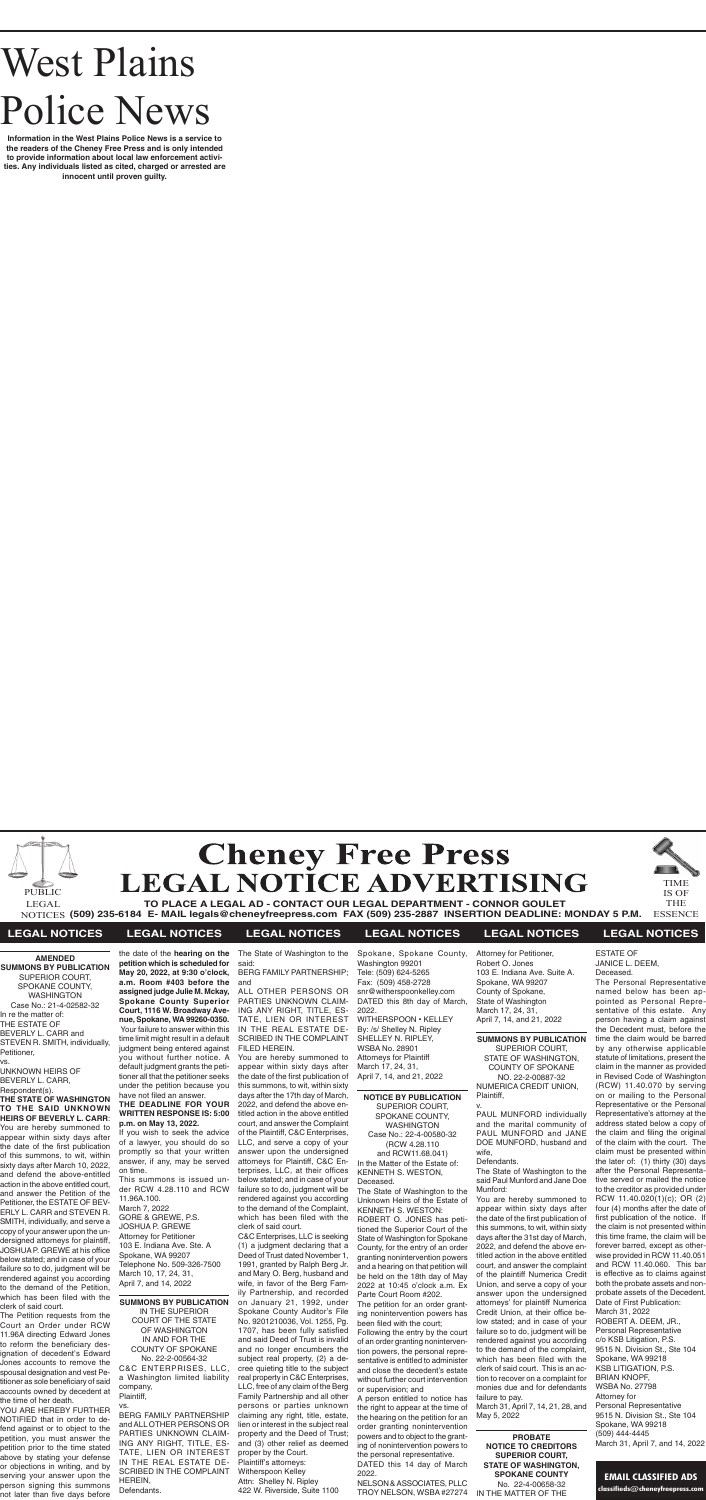**NOTICE TO CREDITORS** SUPERIOR COURT, STATE OF WASHINGTON, SPOKANE COUNTY No. 22-4-00620-32 (RCW 11.40.030) In the Matter of the Estate of: LYLE RUSSELL MILLER, Deceased.

The Personal Representative named below has been appointed as Personal Representative of this estate. Any person having a claim against the decedent that arose before the decedent's death must, before the time the claim would be barred by any otherwise applicable statute of limitations, present the claim in the manner as provided in RCW 11.40.070 by serving on or mailing to the Personal Representative or the personal representative's attorney at the address stated below a copy of the claim and filing the original of the claim with the Court. The claim must be presented within the later of: (a) Thirty days after the personal representative served or mailed the notice to the creditor as provided under RCW 11.40.020(3); or (b) four months after the date of first publication of the notice. If the claim is not presented within this time frame, the claim will be forever barred, except as otherwise provided in RCW 11.40.020 and 11.40.060. This bar is effective as to claims against both the decedent's probate and nonprobate assets. Date of First Publication: March 24, 2022 Personal Representative: SHANNON L. WHITNEY Attorney for Personal Representative: CAROL J. HUNTER Address for Mailing or Service: Hunter Elder Law, PLLC 2208 West Second Avenue Spokane, WA 99201-5417 (509) 747-0101 March 24, 31, and April 7, 2022

NOTICE OF TRUSTEE'S SALE T.S. # 153932 Grantor: Talmadge Davis and Barbara C. Davis, Husband and Wife Current beneficiary of the deed of trust: Reverse Mortgage Solutions, Inc. Current trustees of the deed of trust: Jason L. Cotton, Attorney, and Eric Marshack, Attorney, The Mortgage Law Firm, PLLC Current mortgage servicer of the deed of trust: PHH Mortgage Corporation Reference number of the deed of trust: 6547145 Parcel number(s): 55204.9088 I. NOTICE IS HEREBY GIVEN that the undersigned Trustee will, on the 15th day of April, 2022, at the hour of 10 o'clock AM at the South entrance of the Spokane County Courthouse, 1116 W. Broadway Ave., City of Spokane, State of Washington, sell at public auction to the highest and best bidder, payable at the time of sale, the following described real property, situated in the County of Spokane, State of Washington, to-wit: LOT "B", SHORT PLAT NO. 90-641, AS PER PLAT THEREOF RECORDED IN VOLUME 7 OF SHORT PLATS, PAGE 27. SITUATE IN THE COUNTY OF SPO-KANE, STATE OF WASHINGTON. The postal address of which is more commonly known as: 19810 E. 8th Avenue, Greenacres, WA 99016-9747 which is subject to that certain Deed of Trust dated October 17,2016, recorded October 25,2016, under Auditor's File No. 6547145, records of Spokane County, Washington, from Talmadge Davis and Barbara C. Davis, Husband and Wife, as Grantors, First American Title, as Trustee, to secure an obligation in favor of Mortgage Electronic Registration Systems, Inc. as nominee for Reverse Mortgage Solutions, Inc., as Beneficiary, the beneficial interest in which was assigned, under an Assignment recorded January 8, 2020, as Instrument No. 6880626 of official records in the Office of the Auditor of Spokane County, Washington. II. No action commenced by the Beneficiary of the Deed of Trust is now pending to seek satisfaction of the obligation in any Court by reason of the Borrower's or Grantor's default on the obligation secured by the Deed of Trust. III. The default(s) for which this foreclosure is made is/are as follows: The current Beneficiary, Reverse Mortgage Solutions, Inc., alleges that you are in default for the following reason(s): THE DEATH OF LAST BORROWER. UNDER THE DEED OF TRUST, THERE IS NOT AN OPTION FOR REINSTATEMENT. Failure to pay when due the following amounts which are now in arrears: PAYOFF: Principal Balance: \$209,800.00 TOTAL PRINCI-PAL PAYOFF GOOD THROUGH AUGUST 31, 2021 \$209,800.00 IV. In addition to the amount in arrears specified above, you are or may be obligated to pay the following charges, costs and fees to pay off or reinstate the Deed of Trust: OTHER PAYOFF CHARGES: Including Interest, Trustee Fees, Recording Fees, Mailing Fees, and Attorney's Fees and Costs: \$94,473.87 TOTAL PAYOFF FEES AND COSTS GOOD THROUGH AUGUST 31, 2021 \$94,473.87 V. The above-described real property will be sold to satisfy the expense of sale and the obligation secured by the Deed of Trust as provided by statute. The sale will be made without warranty, express or implied, regarding title, possession, or encumbrances on the 15th day of April, 2022. The default(s) referred to in paragraph III must be cured by the 4th day of April, 2022, (11 days before the sale date), to cause a discontinuance of the sale. The sale will be discontinued and terminated if at any time on or before the 4th day of April, 2022, (11 days before the sale date), the default(s) as set forth in paragraph in is/are cured and the Trustee's fees and costs are paid. The sale may be terminated any time after the 4th day of April, 2022, (11 days before the sale date), and before the sale by the Borrower, Grantor, any Guarantor, or the holder of any recorded junior lien or encumbrance paying the entire principal and interest secured by the Deed of Trust, plus costs, fees, and advances, if any, made pursuant to the terms of the obligation and/or Deed of Trust, and curing all other defaults. VI. A written notice of default was transmitted by the Beneficiary or Trustee to the Borrower and Grantor at the following addresses: Current Occupant 19810 E 8th Avenue Greenacres, WA 99016 All Unknown Persons, Parties, or Occupants 19810 E 8th Avenue Greenacres, WA 99016 Estate of Talmadge Davis 19810 E 8th Avenue Greenacres, WA 99016 Estate of Barbara C. Davis 19810 E 8th Avenue Greenacres, WA 99016 Talmadge Davis and Barbara C. Davis 19810 E 8th Avenue Greenacres, WA 99016 Secretary of Housing and Urban Development 451 7th Street, SW Washington, DC 20410 Spokane County Engineer ATTN: Engineering Administration 1026 W Broadway Spokane, WA 99260 Estate of Barbara C. Davis and Estate of Talmadge Davis 19810 E 8th Avenue Greenacres, WA 99016 Estate of Barbara C. Davis and Estate of Talmadge Davis c/o Waldo and Schweda, P.S. 2206 N. Pines Rd. Spokane, WA 99206 by both first-class and certified mail on the 13th day of August, 2020, proof of which is in the possession of the Trustee; and the Borrower and Grantor were personally served on the 12th day of August, 2020, with said written notice of default or the written notice of default was posted in a conspicuous place on the real property described in paragraph I above, and the Trustee has possession of proof of such service or posting. VII. The Trustee whose name and address are set forth below will provide in writing to anyone requesting it, a statement of all costs and fees due at any time prior to the sale. VIII. The effect of the sale will be to deprive the Grantor and all those who hold by, through or under the Grantor of all their interest in the above-described property. IX. Anyone having any objection to the sale on any grounds whatsoever will be afforded an opportunity to be heard as to those objections if they bring a lawsuit to restrain the sale pursuant to RCW 61.24.130, Failure to bring such a lawsuit may result in a waiver of any proper grounds for invalidating the Trustee's sale. ERIC MARSHACK, AT-TORNEY THE MORTGAGE LAW FIRM, PLLC 1212 N. Washington Street, #308 Spokane, WA 99201 Phone: (509)-866-5375 COMPLI-ANCE WITH RCW 61.24.031, RCW 61.24.040 AND RCW 61.24.163, IF APPLICABLE: For owner-occupied residential real property, before the Notice of Trustee's Sale is recorded, transmitted, or served, the beneficiary has complied with RCW 61.24.031, RCW 61,24.040, and, if applicable, RCW 61.24.163. DATED: 11/24/2021 The Mortgage Law Firm, PLLC 1212 N. Washington, Suite 308 Spokane, Washington 99201 (509)866-5375 By: Eric Marshack Title: Duly Appointed Successor Trustee THIS NOTICE IS THE FINAL STEP BEFORE THE FORECLOSURE SALE OF YOUR HOME. You have only 20 DAYS from the recording date on this notice to pursue mediation. DO NOT DELAY. CONTACT A HOUSING COUNSELOR OR AN ATTORNEY LICENSED IN WASHINGTON NOW to assess your situation and refer you to mediation if you are eligible and it may help you save your home. See below for safe sources of help. SEEKING ASSISTANCE Housing counselors and legal assistance may be available at little or no cost to you. If you would like assistance in determining your rights and opportunities to keep your house, you may contact the following: The statewide foreclosure hotline for assistance and referral to housing counselors recommended by the Housing Finance Commission. Telephone: 1-877-894-4663 Web site: https://dfi.wa.gov/homeownership/ mortgage-assistance-programs The United States Department of Housing and Urban Development. Telephone: 1-800-225-5342 Web site: https://www.hud.gov/program\_offices/housing/sfh/fharesourcectr The statewide civil legal aid hotline for assistance and referrals to other housing counselors and attorneys. Telephone: 1-800-606-4819 Website: https://nwjustice.org/get-legal-help NO-TICE OF FORECLOSURE Pursuant to the Revised Code of Washington, Chapter 61.24 RCW The attached Notice of Trustee's Sale is a consequence of default(s) in the obligation to Reverse Mortgage Solutions, Inc., the Beneficiary of your Deed of Trust and holder of the obligation secured thereby. Unless the default(s) is/are cured, your property will be sold at auction on the 15th day of April, 2022. To cure the default(s), you must bring the payments current, cure any other defaults, and pay accrued late charges and other costs, advances, and attorneys' fees as set forth below by the 4th day of April, 2022 [11 days before the sale date]. To date, these arrears and costs are as follows: PAYOFF: Principal Balance: \$209,800.00 TOTAL PAYOFF GOOD THROUGH AUGUST 31, 2021 \$209,800.00 OTHER PAYOFF CHARGES: Interest: \$49,996.56 Other Fees and Costs: \$40,393.43 Trustee Fees, Recording Fees, Mailing Fees, and Attorney's Fees and Costs: \$4,083.88 TOTAL PAYOFF FEES AND COSTS GOOD THROUGH AUGUST 31, 2021 \$94,473.87 To pay off the entire obligation secured by your Deed of Trust as of the 31st day of August, 2021, you must pay a total of \$209,800.00 in principal, \$49,996.56 in interest, plus other costs and advances, estimated to date in the amount of \$44,477.31. From and after the date of this notice you must submit a written request to the Trustee to obtain the total amount to pay off the entire obligation secured by your Deed of Trust as of the payoff date. As to the defaults which do not involve payment of money to the Beneficiary of your Deed of Trust, you must cure each such default. Listed below are the defaults which do not involve payment of money to the Beneficiary of your Deed of Trust. Opposite each such listed default is a brief descrintion of the action necessary to cure the default and a description of the documentation necessary to show that the default has been cured. The current Beneficiary, Reverse Mortgage Solutions, Inc., alleges that you are in default for the following reason(s): DEATH OF THE LAST BORROWER. UNDER THE DEED OF TRUST, THERE IS NOT AN OPTION FOR REINSTATEMENT. You may reinstate your Deed of Trust and the obligation secured thereby at any time up to and including the 4th day of April, 2022 [11 days before the sale

**NOTICE TO CREDITORS (AMENDED)** SUPERIOR COURT, STATE OF WASHINGTON, SPOKANE COUNTY No. 22-4-00566-32 (RCW 11.40.030) In the Matter of the Estate of: DELDEE L. LEWIS, Deceased.

General Receiver of CraftAg LLC 1550 Bank of America Financial **Center** 

The Personal Representative named below has been appointed as Personal Representative of this estate. Any person having a claim against the decedent that arose before the decedent's death must, before the time the claim would be barred by any otherwise applicable statute of limitations, present the claim in the manner as provided in RCW 11.40.070 by serving on or mailing to the Personal Representative or the personal representative's attorney at the address stated below a copy of the claim and filing the original of the claim with the Court. The claim must be presented within the later of: (a) Thirty days after the personal representative served or mailed the notice to the creditor as provided under RCW 11.40.020; or (b) four months after the date of first publication of the notice. If the claim is not presented within this time frame, the claim will be forever barred, except as otherwise provided in RCW 11.40.051 and 11.40.060. This bar is effective as to claims against both the decedent's probate and nonprobate assets. Date of First Publication: March 24, 2022 Personal Representative: JAMES K. WILSON Attorney for Personal Representative: CAROL J. HUNTER Address for Mailing or Service: Hunter Elder Law, PLLC 2208 West Second Avenue Spokane, WA 99201-5417 (509) 747-0101 March 24, 31, and April 7, 2022

date], by paying the amount set forth or estimated above and by curing any other defaults described above. Of course, as time passes other payments may become due, and any further payments coming due and any additional late charges must be added to your reinstating payment. Any new defaults not involving payment of money that occur after the date of this notice must also be cured in order to effect reinstatement. In addition, because some of the charges can only be estimated at this time, and because the amount necessary to reinstate or to pay off the entire indebtedness may include presently unknown expenditures required to preserve the property or to comply with state or local law, it will be necessary for you to contact the Trustee before the time you tender reinstatement or the payoff amount so that you may be advised of the exact amount you will be required to pay. Tender of payment or performance must be made to: ERIC MARSHACK, ATTORNEY THE MORTGAGE LAW FIRM, PLLC 1212 N. Washington Street, #308 Spokane, WA 99201 Phone: (509)-866-5375 AFTER THE 4TH DAY OF APRIL, 2022, YOU MAY NOT REINSTATE YOUR DEED OF TRUST BY PAYING THE BACK PAYMENTS AND COSTS AND FEES AND CURING THE OTHER DEFAULTS AS OUTLINED ABOVE. The Trustee will respond to any written request for current payoff or reinstatement amounts within ten days of receipt of your written request. In such a case, you will only be able to stop the sale by paying, before the sale, the total principal balance, plus accrued interest, costs and advances, if any, made pursuant to the terms of the documents and by curing the other defaults as outlined above. You may contest this default by initiating court action in the Superior Court of the county in which the sale is to be held. In such action, you may raise any legitimate defenses you have to this default. A copy of your Deed of Trust and documents evidencing the obligation secured thereby are enclosed. You may wish to consult a lawyer. Legal action on your part may prevent or restrain the sale, but only if you persuade the court of the merits of your defense. You may contact the Department of Financial Institutions or the statewide civil legal aid hotline for possible assistance or referrals. The court may grant a restraining order or injunction to restrain a trustee's sale pursuant to RCW 61.24.130 upon five days' notice to the trustee of the time when, place where, and the judge before whom the application for the restraining order or injunction is to be made. This notice shall include copies of all pleadings and related documents to be given to the judge. Notice and other process may be served on the trustee at: ERIC MARSHACK, ATTORNEY THE MORTGAGE LAW FIRM, PLLC 1212 N. Washington Street, #308 Spokane, WA 99201 Phone: (509)-866-5375 If you do not reinstate the secured obligation and your Deed of Trust in the manner set forth above, or if you do not succeed in restraining the sale by court action, your property will be sold. The effect of such sale will be to deprive you and all those who hold by, through or under you of all interest in the property; Eric Marshack may be considered a debt collector attempting to collect a debt. Any information obtained may be used for that purpose. X. NOTICE TO OCCUPANTS OR TENANTS The purchaser at the trustee's sale is entitled to possession of the property on the 20th day following the sale, as against the grantor under the deed of trust (the owner) and anyone having an interest junior to the deed of trust, including occupants who are not tenants. After the 20th day following the sale the purchaser has the right to evict occupants who are not tenants by summary proceedings under chapter 59.12 RCW. For tenant-occupied property, the purchaser shall provide a tenant with written notice in accordance with RCW 61.24.060. A-4738930 03/17/2022, 04/07/2022

> **Summons By Publication** SUPERIOR COURT, STATE OF WASHINGTON, COUNTY OF SPOKANE No. 22200670-32 In re the Petition for Change of Name of: THERON RIDGE REIN, a minor child. The State of Washington to the said Respondent, BRIELLE REIN: You are hereby summoned to

> appear within sixty days after

**PROBATE NOTICE TO CREDITORS** SUPERIOR COURT OF WASHINGTON FOR SPOKANE COUNTY NO. 22-4-00237-32 (RCW 11.40.030) IN THE MATTER OF THE ESTATE OF NANCI J. HARDER,

#### Deceased.

The Co-Personal Representatives named below have been appointed as Co-Personal Representatives of the Estate of Nanci J. Harder, deceased (the "Decedent"). Any person having claims against the Decedent must, before the time the claim would be barred by any otherwise applicable statute of limitations, present the claim in the manner as provided in Revised Code of Washington ("RCW") Chapter 11.40.070 by serving on or mailing to the Co-Personal Representatives or the Co-Personal Representatives' attorney at the address stated below a copy of the claim and filing the original of the claim with the Court in which the probate proceedings were commenced. The claim must be presented within the later of: (i) thirty (30) days after the Co-Personal Representatives served or mailed the notice to the creditor as provided under RCW 11.40.020(1)(c); or (ii) four (4) months after the date of first publication of the notice. If the claim is not presented within this time frame, the claim is forever barred, except as otherwise provided in RCW 11.40.051 and 11.40.060. This bar is effective as to claims against both the Decedent's probate and nonprobate assets. DATE OF FIRST PUBLICATION: March 24, 2022 /s/ Michael Patrick Harder MICHAEL PATRICK HARDER Co-Personal Representative /s/ David Andrew Harder DAVID ANDREW HARDER Co-Personal Representative IRWIN MYKLEBUST SAVAGE & BROWN, P.S. Attorneys for Co-Personal Representatives By: /s/ G. Howard Utzman G. HOWARD UTZMAN WSBA No. 24284 Address for Mailing or Service: Irwin, Myklebust, Savage & Brown, P.S. P.O. Box 604 1230 SE Bishop Blvd. Pullman, WA 99163-0604 509.332.3502 Court of probate proceedings and cause number: Superior Court of Spokane County, Washington Cause No. 22-4-00237-32 March 24, 31, and April 7, 2022

**PROBATE NOTICE TO CREDITORS** IN THE SUPERIOR COURT OF THE STATE OF WASHINGTON IN AND FOR THE COUNTY OF SPOKANE No. 21-4-02351-32 (RCW 11.40.030) In the Matter of the Estate of: EDNA MYRLE RAVINE, Deceased.

The person named below has been appointed and has qualified as Personal Representative of this estate. Any person having a claim against the decedent must, before the time the claim would be barred by any otherwise applicable statute of limitations, present the claim in the manner as provided in RCW 11.40.070 by serving on or mailing to the Personal Representative or the Personal Representative's attorney at the address stated below a copy of the claim and filing the original claim with the Court. The claim must be presented within the later of: 1) thirty (30) days after the Personal Representative served or mailed the notice to the creditor as provided under RCW 11.40.020(3); or 2) four (4) months after the date of first publication of this Notice. If the claim is not presented within this time frame, the claim is forever barred, except as otherwise provided in RCW 11.40.051 and 11.40.060. This bar is effective as to claims against both the decedent's probate and nonprobate assets. Date of First Publication: March 24, 2022

Personal Representative: William A. Simer Attorney for Personal Representative: /s/ James F. Toplife JAMES F. TOPLIFE, WSBA #11632 Attorney for Personal Representative EVANS, CRAVEN & LACKIE, P.S. 818 W. Riverside Avenue, Suite 250 Spokane, WA 99201-0910 (509) 455-5200 Evans, Craven & Lackie, P.S. 818 W. Riverside, Suite 250 Spokane, WA 99201-0910 (509) 455-5200; fax (509) 455-3632 March 24, 31, and April 7, 2022

**PROBATE NOTICE TO CREDITORS** SUPERIOR COURT, STATE OF WASHINGTON, COUNTY OF SPOKANE No. 22-4-00633-32 RCW 11.40.040 In the Matter of the Estate of WENDELL D. SCHUTT, III, Deceased.

The Personal Representative named below has been appointed as Personal Representative of this estate. Any person having a claim against the deceased must, before the time the claim would be barred by any otherwise applicable statute of limitations, present the claim in the manner as provided in RCW 11.40.070 by serving on or mailing to the Personal Representative or the Personal Representative's attorney at the address stated below, a copy of the claim, and filing the original of the claim with the Court in which the probate proceedings were commenced. The claim must be presented within the later of: (1) thirty days after the Personal Representative served or mailed the notice to the creditor as provided under RCW 11.40.020(1) (c); OR (2) four months after the date of first publication of the notice. If the claim is not presented within this time frame, the claim is forever barred, except as otherwise provided in RCW 11.40.051 and 11.40.060. This bar is effective as to claims against both the decedent's probate and nonprobate assets. DATE OF FIRST PUBLICATION: March 24, 2022 **PERSONAL** REPRESENTATIVE: /s/ Mary Ann Blood MARY ANN BLOOD ATTORNEYS FOR PERSONAL REPRESENTATIVE: STEVEN A. CRUMB, **ATTORNEY** /s/ Steven A. Crumb STEVEN A. CRUMB

WSBA #6396 ADDRESS FOR MAILING OR SERVICE STEVEN A. CRUMB, Attorney

127 E. Augusta Ave., Suite 200 Spokane, WA 99207 COURT OF PROBATE PROCEEDINGS AND CAUSE NUMBER: Superior Court, Spokane County, Washington Cause No.: 22-4-00633-32 March 24, 31, and April 7, 2022

#### **NOTICE OF RECEIVERSHIP; NOTICE OF REQUIREMENT THAT PROOF OF CLAIMS BE SERVED; AND DEADLINE FOR SUBMITTING CLAIM IF NOTIFIED BY PUBLICATION** SUPERIOR COURT, COUNTY OF SPOKANE,

STATE OF WASHINGTON Case No. 22-2-00640-32 In re:

#### **CRAFTAG LLC**,

a Washington limited liability company. TO: **ALL KNOWN CREDITORS OF CRAFTAG LLC**:

Please take notice that on March 2, 2022, Barry W. Davidson (the "Receiver") was appointed as the general receiver over CraftAg LLC pursuant to an Order Appointing General Receiver entered by the Superior Court, State of Washington, County of Spokane, under Case No. 22-2-00640-32. The Receiver is also the registered agent for CraftAg LLC, which maintains its registered office in Spokane County, Washington at 601 West Riverside Avenue, Suite 1550, Spokane, Washington 99201, and formerly maintained offices at 100 Ravine Lane NE, Suite 220, Bainbridge Island, Washington 98110. PLEASE TAKE FURTHER NO-TICE that, in order to receive any distribution in this proceeding, each creditor, other than secured creditors, must serve a verified Proof of Claim, together with supporting documentation, on the Receiver. Proof of Claims may be served on the Receiver by mail, by facsimile to (509) 623- 1660, or by email to cnickerl@ dbm-law.net. All creditors that do not receive the Notice of Requirement that Proof of Claims be Served (the "Notice") by first class mail, but are served by publication, must submit a verified Proof of Claim no later than thirty (30) days from the date of the last publication of the Notice.

DATED this 15th day of March 2022.

DAVIDSON BACKMAN MEDEIROS PLLC

/s/ Barry W. Davidson Barry W. Davidson, WSBA No. 07908

601 West Riverside Avenue Spokane, Washington 99201 Telephone: (509) 624-4600 Facsimile: (509) 623-1660 March 24, 31, and April 7, 2022

#### **PROBATE NOTICE TO CREDITORS IN THE SUPERIOR COURT OF WASHINGTON, IN AND FOR SPOKANE COUNTY No. 22-4-00664-32** In the Matter of the Estate of: **NICHOLAS JAMES LA VANWAY,** Deceased.

The administrator named below has been appointed and has qualified as the administrator of the Estate of **NICHOLAS JAMES LA VANWAY**. Any person having a claim against the decedent **MUST**, before the time such claim would be barred by any otherwise applicable statute of limitations, present the claim in the manner as provided by RCW 11.40.070 by serving on or mailing to the personal representative or the personal representative's attorney of record at the address stated below, a copy of the claim and filing the original of the claim with the court. The claim must be presented within the later of; (1) thirty days after the Personal Representative served or mailed the Notice to Creditor as provided under RCW 11.40.020(1); or (2) four months after the date of the first publication of the notice. If the claim is not presented within this time frame the claim is forever barred, except as otherwise provided in RCW 11.40.051 and 11.40.060. This bar is effective as to claims against both the decedent's probate assets and non-probate

assets.

#### **DATE OF FIRST PUBLICATION**: March 31, 2022.

DATED this 11th day of MARCH, 2022.

/s/ Marc La Vanway MARC LA VANWAY, Administrator PEAK ELDER LAW, PLLC By: Ross S. Anderson, WSBA# 49943 Attorney for Administrator March 31, April 7, and 14, 2022 the date of the first publication of this summons, to wit, within sixty days after the April 7th, 2022, and defend the above entitled action in the above entitled court, and answer the petition of the petitioner, Michael Fitzpatrick, and serve a copy of your answer upon the undersigned attorney for petitioner, Amy Rimov, at her office below stated; and in case of your failure so to do, judgment will be rendered against you according to the demand of the petition, which has been filed with the clerk of said court. This is an action for the name change of a minor.

LAW OFFICE OF AMY RIMOV, J.D. P.S. Amy Rimov, Petitioner's Attorney. WSBA 30613 1312 N Monroe St, Ste 116, Spokane, WA 99201 (509) 835-5377 April 7, 14, 21, 28, May 5, and 12, 2022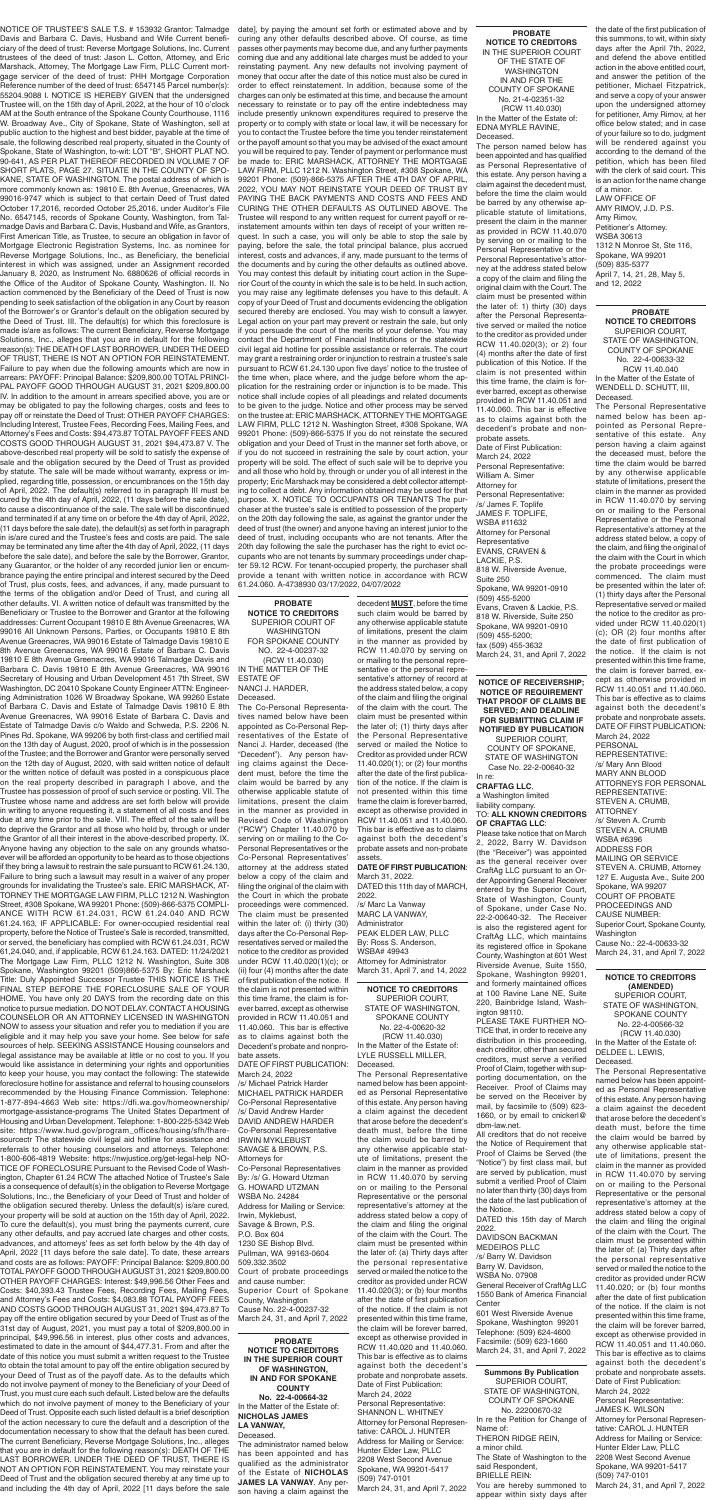CALL 235-6184

NOTICE OF TRUSTEE'S SALE T.S.# 153296 Grantor: Irena M. Durrant, An Unmarried Woman as Her Sole and Separate Property Current beneficiary of the deed of trust: Bank of America, N.A Current trustees of the deed of trust: Jason L. Cotton, Attorney, and Eric Marshack, Attorney, The Mortgage Law Firm, PLLC Current mortgage servicer of the deed of trust: PHH Mortgage Corporation Reference number of the deed of trust: 5784186 Parcel number(s): 44164.9019 I. NOTICE IS HEREBY GIVEN that the undersigned Trustee will, on the 15th day of April, 2022, at the hour of 10 o'clock AM at the South entrance of the Spokane County Courthouse, 1116 W. Broadway Ave., City of Spokane, State of Washington, sell at public auction to the highest and best bidder, payable at the time of sale, the following described real property, situated in the County of Spokane, State of Washington, to-wit: PARCEL A: THAT PORTION OF THE NORTHEAST QUARTER OF THE SOUTHEAST QUAR-TER OF SECTION 16, TOWNSHIP 24 NORTH, RANGE 44 EAST, W.M., IN SPOKANE COUNTY, WASHINGTON, DESCRIBED AS FOLLOWS: BEGINNING AT A POINT ON THE EAST LINE OF SAID NORTHEAST QUARTER OF THE SOUTHEAST QUARTER, 635.5 FEET SOUTH OF THE NORTHEAST CORNER OF SAID NORTH-EAST QUARTER OF THE SOUTHEAST QUARTER; THENCE WEST ON A LINE PARALLEL WITH SOUTH LINE OF SAID NORTHEAST QUARTER OF THE SOUTHEAST QUARTER TO A POINT ON THE EASTERLY RIGHT OF WAY LINE OF MADISON ROAD; THENCE NORTHERLY ALONG THE EASTERLY LINE OF SAID MADISON ROAD TO THE INTERSECTION WITH THE SOUTHERLY RIGHT OF WAY LINE OF THE OREGON, WASH-INGTON RAILROAD AND NAVIGATION RAILROAD; THENCE EASTERLY ALONG THE SOUTHERLY RIGHT OF WAY LINE OF SAID OREGON, WASHINGTON RAILROAD AND NAVIGATION RAILROAD LINE TO A POINT ON THE EAST LINE OF SAID NORTHEAST QUARTER OF THE SOUTHEAST QUARTER; THENCE SOUTH ALONG THE EAST LINE OF SAID NORTHEAST QUARTER OF THE SOUTHEAST QUARTER TO THE POINT OF BEGINNING. PARCEL B: THAT PORTION OF THE NORTHEAST QUARTER OF THE SOUTHEAST QUARTER OF SECTION 16, TOWNSHIP 24 NORTH, RANGE 44 EAST, W.M., IN SPOKANE COUNTY, WASHINGTON, LYING NORTHERLY OF THE OREGON, WASHINGTON RAILROAD and NAVIGATION RAILROAD RIGHT OF WAY. THE FOLLOWING LEGAL DESCRIPTION IS SHOWN AND DESCRIBED IN SAID DEED OF TRUST AS FOLLOWS: PARCEL A: THAT PORTION OF THE NORTHEAST QUARTER OF THE SOUTHEAST QUARTER OF SECTION 16, TOWNSHIP 24 NORTH, RANGE 44 EAST, W.M., IN SPOKANE COUNTY, WASH-INGTON, DESCRIBED AS FOLLOWS: BEGINNING AT A POINT ON THE EAST LINE OF SAID NORTHEAST QUARTER OF THE SOUTHEAST QUARTER, 635.5 FEET SOUTH OF THE NORTH-EAST CORNER OF SAID NORTHEAST QUARTER OF THE SOUTHEAST QUARTER; THENCE WEST ON A LINE PARALLEL WITH SOUTH LINE OF SAID NORTHEAST QUARTER OF THE SOUTHEAST QUARTER TO A POINT ON THE EASTERLY RIGHT OF WAY LINE OF MADISON ROAD; THENCE NORTHERLY ALONG THE EASTERLY LINE OF SAID MADISON ROAD TO THE INTERSECTION WITH THE SOUTHERLY RIGHT OF WAY LINE OF THE OREGON, WASHINGTON RAILROAD AND; NAVIGATION RAILROAD; THENCE EASTERLY ALONG THE SOUTHERLY RIGHT OF WAY LINE OF SAID OREGON, WASHINGTON RAIL-ROAD AND; NAVIGATION RAILROAD LINE TO A POINT ON THE EAST LINE OF SAID NORTHEAST QUARTER OF THE SOUTH-EAST QUARTER; THENCE SOUTH ALONG THE EAST LINE OF SAID NORTHEAST QUARTER OF THE SOUTHEAST QUARTER TO THE POINT OF BEGINNING. PARCEL B: THAT PORTION OF THE NORTHEAST QUARTER OF THE SOUTHEAST QUARTER OF SECTION 16, TOWNSHIP 24 NORTH, RANGE 33 EAST, W.M., IN SPOKANE COUNTY, WASHINGTON, LYING NORTHERLY OF THE OREGON, WASHINGTON RAILROAD and NAVIGATION RAILROAD RIGHT OF WAY. The postal address of which is more commonly known as: 9011 South Madison Road, Valleyford, WA 99036. which is subject to that certain Deed of Trust dated April 21, 2009, recorded April 27, 2009, under Auditor's File No. 5784186, records of Spokane County, Washington, from Irena M. Durrant, An Unmarried Woman as Her Sole and Separate Property, as Grantors, Northwest Trustee Services, Inc., as Trustee, to secure an obligation in favor of Bank of America, N.A., as Beneficiary, the beneficial interest in which was assigned, under an Assignment recorded January 30, 2019, as Instrument No. 6778833 of official records in the Office of the Auditor of Spokane County, Washington. II. No action commenced by the Beneficiary of the Deed of Trust is now pending to seek satisfaction of the obligation in any Court by reason of the Borrower's or Grantor's default on the obligation secured by the Deed of Trust. III. The default(s) for which this foreclosure is made is/are as follows: The current Beneficiary, Bank of America, N.A., alleges that you are in default for the following reason(s): THE DEATH OF BORROWER. UNDER THE DEED OF TRUST, THERE IS NOT AN OPTION FOR REINSTATEMENT. Failure to pay when due the following amounts which are now in arrears: PAYOFF: Principal Balance: \$171,190.98 TOTAL PRINCIPAL PAYOFF GOOD THROUGH NOVEMBER 30,2021 \$171,190.98 IV. In addition to the amount in arrears specified above, you are or may be obligated to pay the following charges, costs and fees to pay off or reinstate the ed of Trust: OTHER PAYOFF CHARGES: Including Inter Trustee Fees, Recording Fees, Mailing Fees, and Attorney's Fees and Costs: \$132,264.46 TOTAL PAYOFF FEES AND COSTS GOOD THROUGH NOVEMBER 30, 2021 \$132,264.46 V. The above-described real property will be sold to satisfy the expense of sale and the obligation secured by the Deed of Trust as provided by statute. The sale will be made without warranty, express or implied, regarding title, possession, or encumbrances on the 15th day of April, 2022. The default(s) referred to in paragraph III must be cured by the 4th day of April, 2022 (11 days before the sale date), to cause a discontinuance of the sale. The sale will be discontinued and terminated if at any time on or before the 4th day of April, 2022 (11 days before the sale date), the default(s) as set forth in paragraph III is/are cured and the Trustee's fees and costs are paid. The sale may be terminated any time after the 4th day of April, 2022 (11 days before the sale date), and before the sale by the Borrower, Grantor, any Guarantor, or the holder of any recorded junior lien or encumbrance paying the entire principal and interest secured by the Deed of Trust, plus costs, fees, and advances, if any, made pursuant to the terms of the obligation and/or Deed of Trust, and curing all other defaults. VI. A written notice of default was transmitted by the Beneficiary or Trustee to the Borrower and Grantor at the following addresses: IRENA M. DURRANT 9011 SOUTH MADISON ROAD VALLEY-FORD, WA 99036 IRENA M. DURRANT PO BOX 245 VALLEY-FORD, WA 99036 IRENA M. DURRANT 23237 E SETTLER DR LIBERTY LAKE, WA 99019 IRENA M. DURRANT C/O MARTY C. MARRAN LEGAL INTERN BOX 3528 SPOKANE, WA 9920 SEC-RETARY OF HOUSING AND URBAN DEVELOPMENT 451 SEV-ENTH STREET, S.W. WASHINGTON DC 20410 SECRETARY OF HOUSING AND URBAN DEVELOPMENT C/O BANK OF AMERICA, N.A. 11120 NE 33RD PLACE, SUITE 200 BELLEVUE WA 98004 AVISTA CORPORATION PO BOX 3727 MSC-25 SPOKANE WA 98220-3727 SPOKANE COUNTY ENGINEER ATTN: ENGINEER-ING ADMINISTRATION 1026 W. BROADWAY SPOKANE WA 99260 ALL UNKNOWN PERSONS, PARTIES, OR OCCUPANTS 9011 S MADISON RD VALLEYFORD WA 99036 CURRENT OCCUPANT 9011 S MADISON RD VALLEYFORD WA 99036 by both first-class and certified mail on the 12th day of October, 2021, proof of which is in the possession of the Trustee; and the Borrower and Grantor were personally served on the 13th day of October, 2021, with said written notice of default or the written notice of default was posted in a conspicuous place on the real property described in paragraph I above, and the Trustee has possession of proof of such service or posting. VII. The Trustee whose name and address are set forth below will provide in writing to anyone requesting it, a statement of all costs and fees due at any time prior to the sale. VIII. The effect of the sale will be to deprive the Grantor and all those who hold by, through or under the Grantor of all their interest in the above-described property. IX. Anyone having any objection to the sale on any grounds whatsoever will be afforded an opportunity to be heard as to those objections if they bring a lawsuit to restrain the sale pursuant to RCW 61.24.130. Failure to bring such a lawsuit may result in a waiver of any proper grounds for invalidating the Trustee's sale. ERIC MARSHACK, ATTORNEY THE MORTGAGE LAW FIRM, PLLC 1212 N. Washington Street, #308 Spokane, WA 99201 Phone: (509) 866–5375 COMPLIANCE WITH RCW 61.24.031, RCW 61.24.040 AND RCW 61.24.163, IF APPLICABLE: For owner-occupied residential real property, before the Notice of Trustee's Sale is recorded, transmitted, or served, the beneficiary has complied with RCW 61.24.031, RCW 61,24.040, and, if applicable, RCW 61.24.163. Dated: 12/09/2021 By: Eric Marshack Title: Duly Appointed Successor Trustee THIS NOTICE IS THE FINAL STEP BEFORE THE FORECLOSURE SALE OF YOUR HOME. You have only 20 DAYS from the recording date on this notice to pursue mediation. DO NOT DELAY. CONTACT A HOUSING COUNSELOR OR AN ATTORNEY LICENSED IN WASHINGTON NOW to assess

**TO PLACE FREE AUTO ADS** The Personal Representative named below has been appointed as Personal Representative of this estate. Any person having a claim against the decedent must, before the time the claim would be barred by any otherwise applicable statute of limitations, present the claim in the manner as provided in RCW 11.40.070 by serving on or mailing to the Personal Representative or the Personal Representative's attorney at the address stated below a copy of the claim and filing the original of the claim with the court in which the probate proceedings were commenced. The claim must be presented within the later of: (1) Thirty days after the Personal Representative served or mailed the notice to the creditor as provided under RCW 11.40.020(1) (c); or (2) four months after the date of first publication of the notice. If the claim is not presented within this time frame, the claim is forever barred, except as otherwise provided in RCW 11.40.051 and 11.40.060. This bar is effective as to claims against both the decedent's probate and nonprobate assets. Date of first publication: March 24, 2022 /s/ Russell J. York RUSSELL J. YORK Personal Representative Attorney for Personal Representative: MICHELLE K. FOSSUM, WSBA #20249 SAYRE SAYRE & FOSSUM, P.S. Address for Mailing or Service: 201 West North River Drive, Suite 460 Spokane, Washington 99201-2262 (509) 325-7330 March 24, 31, and April 7, 2022

# SHELLEY ANN BOND,

The notice agent named below has elected to give notice to creditors of the above-named decedent. As of the date of the filing of this Notice with the Court, the notice agent has no knowledge of any other person acting as notice agent or of the appointment of a personal representative of the decedent's Estate in the State of Washington. According to the records of the Court, as are available on the date of the filing of this notice with the court, a cause number regarding the Decedent has not been issued to any other notice agent and a personal representative of the decedent's estate has not been appointed.

your situation and refer you to mediation if you are eligible and it may help you save your home. See below for safe sources of help. SEEKING ASSISTANCE Housing counselors and legal assistance may be available at little or no cost to you. If you would like assistance in determining your rights and opportunities to keep your house, you may contact the following: The statewide foreclosure hotline for assistance and referral to housing counselors recommended by the Housing Finance Commission. Telephone: 1-877-894-4663 Website: https://dfi.wa.gov/homeownership/mortgage-assistance-programs The United States Department of Housing and Urban Development. Telephone: 1-800-225-5342 Website: https://www.hud.gov/program\_offices/housing/sfh/fharesourcectr The statewide civil legal aid hotline for assistance and referrals to other housing counselors and attorneys. Telephone: 1-800-606-4819 Website: https://nwjustice.org/get-legal-help The attached Notice of Trustee's Sale is a consequence of default(s) in the obligation to Bank of America, N.A., the Beneficiary of your Deed of Trust and holder of the obligation secured thereby. Unless the default(s) is/are cured, your property will be sold at auction on 15th day of April, 2022. To cure the default(s), you must bring the payments current, cure any other defaults, and pay accrued late charges and other costs, advances, and attorneys' fees as set forth below by the 4th day of April, 2022 [11 days before the sale date]. To date, these arrears and costs are as follows: PAYOFF: Principal Balance: \$171,190.98 TOTAL PAY-OFF GOOD THROUGH NOVEMBER 30,2021 \$171,190.98 OTHER PAYOFF CHARGES: Interest: \$94,117.86 Trustee Fees, Recording Fees, Mailing Fees, and Attorney's Fees and Costs: \$38,146.60 TOTAL PAYOFF FEES AND COSTS GOOD THROUGH NOVEM-BER 30, 2021 \$132,264.46 To pay off the entire obligation secured by your Deed of Trust as of the 30th day of November, 2021, you must pay a total of \$171,190.98 in principal, \$94,117.86 in interest, plus other costs and advances, estimated to date in the amount of \$38,146.60. From and after the date of this notice you must submit a written request to the Trustee to obtain the total amount to pay off the entire obligation secured by your Deed of Trust as of the payoff date. As to the defaults which do not involve payment of money to the Beneficiary of your Deed of Trust, you must cure each such default. Listed below are the defaults which do not involve payment of money to the Beneficiary of your Deed of Trust. Opposite each such listed default is a brief description of the action necessary to cure the default and a description of the documentation necessary to show that the default has been cured. The current Beneficiary, Bank of America, N.A., alleges that you are in default for the following reason(s): DEATH OF THE LAST BORROWER. UNDER THE DEED OF TRUST, THERE IS NOT AN OPTION FOR REINSTATE-MENT. You may reinstate your Deed of Trust and the obligation secured thereby at any time up to and including the 4th day of April, 2022 [11 days before the sale date], by paying the amount set forth or estimated above and by curing any other defaults described above. Of course, as time passes other payments may become due, and any further payments coming due and any additional late charges must be added to your reinstating payment. Any new defaults not involving payment of money that occur after the date of this notice must also be cured in order to effect reinstatement. In addition, because some of the charges can only be estimated at this time, and because the amount necessary to reinstate or to pay off the entire indebtedness may include presently unknown expenditures required to preserve the property or to comply with state or local law, it will be necessary for you to contact the Trustee before the time you tender reinstatement or the payoff amount so that you may be advised of the exact amount you will be required to pay. Tender of payment or performance must be made to: ERIC MAR-SHACK, ATTORNEY THE MORTGAGE LAW FIRM, PLLC 1212 N. Washington Street, #308 Spokane, WA 99201 Phone: (509) 866– 5375 AFTER THE 4TH DAY OF APRIL, 2022, YOU MAY NOT REINSTATE YOUR DEED OF TRUST BY PAYING THE BACK PAYMENTS AND COSTS AND FEES AND CURING THE OTHER DEFAULTS AS OUTLINED ABOVE. The Trustee will respond to any written request for current payoff or reinstatement amounts within ten days of receipt of your written request. In such a case, you will only be able to stop the sale by paying, before the sale, the total principal balance, plus accrued interest, costs and advances, if any, made pursuant to the terms of the documents and by curing the other defaults as outlined above. You may contest this default by initiating court action in the Superior Court of the county in which the sale is to be held. In such action, you may raise any legitimate defenses you have to this default. A copy of your Deed of Trust and documents evidencing the obligation secured thereby are enclosed. You may wish to consult a lawyer. Legal action on your part may prevent or restrain the sale, but only if you persuade the court of the merits of your defense. You may contact the Department of Financial Institutions or the statewide civil legal aid hotline for possible assistance or referrals. The court may grant a restraining order or injunction to restrain a trustee's sale pursuant to RCW 61.24.130 upon five days' notice to the trustee of the time when, place where, and the judge before whom the application for the restraining order or injunction is to be made. This notice shall include copies of all pleadings and related documents to be given to the judge. Notice and other process may be served on the trustee at: ERIC MARSHACK, ATTORNEY THE MORTGAGE LAW FIRM, PLLC 1212 N. Washaton Street, #308 Spokane, WA 99201 Phone: (509) 866 If you do not reinstate the secured obligation and your Deed of Trust in the manner set forth above, or if you do not succeed in restraining the sale by court action, your property will be sold. The effect of such sale will be to deprive you and all those who hold by, through or under you of all interest in the property; Eric Marshack may be considered a debt collector attempting to collect a debt. Any information obtained may be used for that purpose. X. NOTICE TO OC-CUPANTS OR TENANTS The purchaser at the trustee's sale is entitled to possession of the property on the 20th day following the sale, as against the grantor under the deed of trust (the owner) and anyone having an interest junior to the deed of trust, including occupants who are not tenants. After the 20th day following the sale the purchaser has the right to evict occupants who are not tenants by summary proceedings under chapter RCW 59.12. For tenantoccupied property, the purchaser shall provide a tenant with written notice in accordance with RCW 61.24.060. A-4738865 03/17/2022, 04/07/2022 **NON-PROBATE NOTICE TO CREDITORS** IN THE SUPERIOR COURT FOR THE STATE OF WASH-INGTON IN AND FOR THE COUNTY OF SPOKANE No. 22-4-00532-32 RCW 11.40.030 In the Matter of the Estate of: Deceased. (1) Thirty days after the notice agent served or mailed the notice to the creditor as provided under RCW 11.42.020(2)(c); or (2) four months after the date of first publication of the notice. If the claim is not presented within this time frame, the claim is forever barred, except as otherwise provided in RCW 11.42.050 and 11.42.060. This bar is effective as to claims against both decedent's probate and nonprobate assets.

Any person having a claim against the decedent must, before the time the claim would be barred by any otherwise applicable statute of limitations, present the claim in the manner as provided in RCW 11.42.070, by serving on or mailing to the notice agent or the notice agent's attorney at the address stated below a copy of the claim and filing the original of the claim with the Court in which the notice agent's declaration and oath were filed. The claim must be presented within the later of:

**NOTICE TO CREDITORS** SUPERIOR COURT, STATE OF WASHINGTON, SPOKANE COUNTY NO. 22-4-00535-32 In the Matter of the Estate of: LINDA K. HARRINGTON,

Deceased. The General Administrator named below has been appointed as General Administrator of this estate. Any person having a claim against the decedent must, before the time such claims would be barred by any otherwise applicable statute of limitations, present the claim in the manner provided by RCW 11.40.070 by serving on or mailing to the General Administrator or the General Administrator's attorney of record, at the address stated below a copy of the claim and filing the original of the claim with the court in which the probate proceedings were commenced. The claim must be presented within the later of: (1) Thirty days after the General Administrator served or mailed the notice to the creditor as provided under RCW 11.040.020(1)(c); or (2) four months after the date of first publication of the notice. If the claim is not presented within

**NOTICE IS HEREBY GIVEN**; the City of Airway Heights has received a request to perform review of a development application, as well as, a SEPA review and determination, for a Binding Site Plan and associated development including a phased development of a storage yard for construction materials and RV storage (Phase I), two spec buildings and parking (Phase II), and three additional spec buildings and parking (Phase III). The Lead agency has reviewed the SEPA Checklist and other submitted information to make its preliminary SEPA Determination. **APPLICATION #**: LUA2022-0006 **APPLICANT**: Pacific Land Holdings, LLC, PO Box 12604, Everett, WA 98206

#### **PROPOSAL**:

Binding Site Plan and associated development including a phased development of a storage yard for construction materials and RV storage (Phase I), two spec buildings and parking (Phase II), and three additional spec buildings and parking (Phase III) **PARCEL NUMBER: 15252.0406 PROJECT LOCATION**: 12032 W 21st Ave., Airway Heights, WA 99001 **WRITTEN COMMENT DUE DATES:**

**14 Day Comment Period DUE April 14, 2022 4:30 pm**

#### **SEPA DETERMINATION: Pending SEPA DETERMINATION APPEAL DUE DATE: Pending**

The Airway Heights' SEPA Official invites all interested parties to provide comment on the pending project proposal as is relates to the State Environmental Policy Act consistent with WAC 197-11. A SEPA determination will be made after review of all application materials and comments have been received.

Failure to submit timely comments will result in an assumption of "no comment."

The SEPA Checklist and supporting documents, are available at the Airway Heights Planning Office, located at 13414 W. Sunset Hwy (SR-2), Airway Heights, WA, 99001.

For more information contact: Airway Heights Planning Department 1208 S. Lundstrom Airway Heights, WA 99001 March 31, and April 7, 2022

**NOTICE TO CREDITORS** IN THE SUPERIOR COURT OF THE STATE OF WASHINGTON IN AND FOR THE COUNTY OF SPOKANE No. 21-4-02351-32 (RCW 11.40.030) In the Matter of the Estate of: EDNA MYRLE RAVINE, Deceased.

The person named below has been appointed and has qualified as Personal Representative of this estate. Any person having a claim against the decedent must, before the time the claim would be barred by any otherwise applicable statute of limitations, present the claim in the manner as provided in RCW 11.40.070 by serving on or mailing to the Personal Representative or the Personal Representative's attorney at the address stated below a copy of the claim and filing the original claim with the Court. The claim must be presented within the later of: 1) thirty (30) days after the Personal Representative served or mailed the notice to the creditor as provided under RCW 11.40.020(3); or 2) four (4) months after the date of first publication of this Notice. If the claim is not presented within this time frame, the claim is forever barred, except as otherwise provided in RCW 11.40.051 and 11.40.060. This bar is effective as to claims against both the decedent's probate and nonprobate assets.

Date of First Publication: March 24, 2022 Personal Representative: William A. Simer Attorney for Personal Representative: /s/ James F. Toplife JAMES F. TOPLIFE, WSBA #11632 Attorney for Personal **Representative** EVANS, CRAVEN & LACKIE, P.S. 818 W. Riverside Avenue, Suite 250 Spokane, WA 99201-0910 (509) 455-5200 Evans, Craven & Lackie, P.S. 818 W. Riverside, Suite 250 Spokane, WA 99201-0910 (509) 455-5200; fax (509) 455-3632 March 24, 31, and April 7, 2022

#### **PROBATE NOTICE TO CREDITORS** IN THE SUPERIOR COURT

FOR THE STATE OF WASHINGTON IN AND FOR THE COUNTY OF SPOKANE No. 22-4-00567-32 RCW 11.40.030 In the Matter of the Estate of LOUIS E. JOHNSTON, Deceased.

**PUBLIC NOTICE Notice of Development Application and SEPA Determination** The personal representative named below has been appointed as personal representative of this estate. Any person having a claim against the decedent must, before the time in the claim would be barred by any otherwise applicable statute of limitations, present the claim in the manner as provided in RCW 11.40.070 by serving on or mailing to the personal representative or the personal representative's attorney at the address stated below a copy of the claim and filing the original of the claim with the court in which the probate proceedings were commenced. The claim must be presented within the later of: (1) Thirty days after the personal representative served or mailed the notice to the creditor as provided under RCW 11.40.020(1)(c); or (2) four months after the date of first publication of the notice. If the claim is not presented within this time frame, the claim is forever barred, except as otherwise provided in RCW 11.40.051 or 11.40.060. This bar is effective as to claims against both the decedent's probate and nonprobate assets. Date of first publication: March 31, 2022 Lynn J. Wallace Personal Representative C/O Neil E. Humphries, Attorney 421 W. Riverside Ave., Ste. 704 Spokane, Washington 99201-0410 Phone: (509) 838-4148 March 31, April 7, and 14, 2022

**PROBATE**  this time frame, the claim is forever barred, except as otherwise provided in RCW 11.040.051 and 11.40.060. This bar is effective as to claims against both the decedent's probate and nonprobate assets. DATE OF FIRST PUBLICATION: March 31, 2022 GREGORY S. MORRISON, WSBA #15123 Attorney for the General Administrator Address for Service: 921 W. Broadway, Ste. 302 Spokane, WA 99201 BELINDA F. WHITNEY General Administrator March 31, April 7, and 14, 2022

**PROBATE NOTICE TO CREDITORS** IN THE SUPERIOR COURT OF THE STATE OF WASHINGTON IN AND FOR THE COUNTY OF SPOKANE No. 22-4-00663-32 (R.C.W. 11.40.030)

In the Matter of the Estate of:

#### Date of First Publication: March 31, 2022

The Notice agent declares under penalty of perjury under the law of the State of Washington on this 4th day of March, 2022, at Spokane, Washington, that the foregoing is true and correct. /s/ Susan M. Gaston Susan M. Gaston Notice Agent Attorney for Notice Agent: Michelle K. Fossum, WSBA #20249 SAYRE SAYRE & FOSSUM P.S. Address for Mailing or Services: 201 West North River Drive, Suite 460 Spokane, Washington 99201-2262 (509) 325-7330 March 31, April 7, and 14, 2022

VERA RAE CURTISS, Deceased.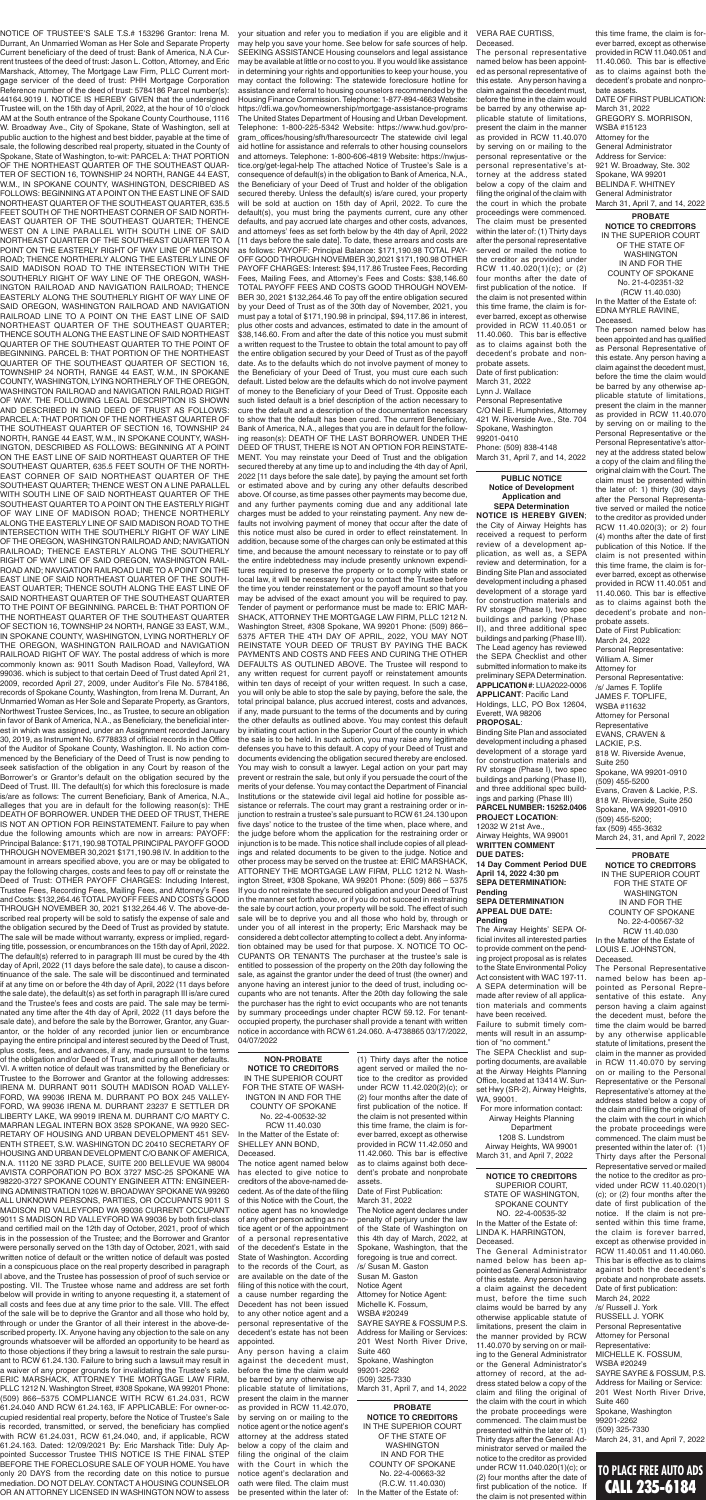**PROBATE NOTICE TO CREDITORS SUPERIOR COURT OF STATE OF WASHINGTON COUNTY OF CLARK** No. 22 4 00370 06 **RCW 11.40.020, 11.40.030 In the Estate of:** BARBARA JEAN KEENE, **Deceased**.

The Personal Representative named below has been appointed as Personal Representative of this estate. Any person having a claim against the decedent must, prior to the time the claim would be barred by any otherwise applicable statute of limitations, present the claim in the manner as provided in RCW 11.40.070 by serving on or mailing to the Personal Representative or the Personal Representative's attorney at the address stated below a copy of the claim and filing the original of the claim with the Court. The claim must be presented within the latter of: (1) Thirty days after the Personal Representative served or mailed the notice to the creditor as provided under RCW 11.40.020(1)(c); or (2) Four months after the date of first publication of the notice. If the claim is not presented within this time frame, the claim is forever barred, except as otherwise provided in RCW 11.40.051 and RCW 11.40.060. This bar is effective as to claims against both the probate assets and nonprobate assets of the decedent. DATE OF FIRST PUBLICATION: March 24, 2022 /s/ Ronald David Keene Ronald David Keene Personal Representative /s/ Juliet C. Laycoe Juliet C. Laycoe, WSBA #28275 Attorney for Personal Representative 1610 C Street, Suite 207 Vancouver, Washington 98663 Phone: (360) 693-1630 March 24, 31, and April 7, 2022

THE STATE OF WASHINGTON TO THE PUBLIC AT LARGE YOU ARE HEREBY SUM-MONED to appear within sixty days after the date of the first publication of this Summons, to wit, within sixty days after the 3rd day of March, 2022, and defend the above entitled action in the above entitled court, and answer the complaint of the Plaintiffs, Jeremy Zollinger and Anthony Leavitt, and serve a copy of your answer upon the undersigned attorneys for Plaintiffs at the office below stated; and in case of your failure so to do, judgment will be rendered against you according to the demand of the complaint, which has been filed with the clerk of said court.

The purpose of this action is to quiet title on 24590 E. Dalke Ave., Otis Orchards, WA, Spokane County Parcel Number 56351.0107 (the "Property"). Legal Description of Property: LOT 7 IN BLOCK 1 OF STARR ADDITION, AS PER PLAT THEREOF RECORDED IN VOLUME 13 OF PLATS, PAGE 13, RECORDS OF SPOKANE COUNTY; EXCEPT THAT CER-TAIN MANUFACTURED HOME LOCATED THEREON, IF ANY; SITUATE IN THE COUNTY OF SPOKANE, STATE OF WASH-INGTON. March 3, 10, 17, 24, 31,

and April 7, 2022

**PROBATE NOTICE TO CREDITORS** SUPERIOR COURT, STATE OF WASHINGTON,

COUNTY OF SPOKANE No. 21402509-32 RCW 11.40.030 In the Matter of the Estate of STEPHEN CRAIG BARTELS, Deceased.

The Personal Representative named below has been appointed as personal representative of this estate. Any persons having a claim against the decedent must, prior to the time such claim would be barred by any otherwise applicable statute of limitations, present the claim in the manner as provided in RCW 11.40.070 by serving on or mailing to the Personal Representative or the Personal Representative's attorney of record at the address stated below and file an executed copy of the claim with the Clerk of this Court. The claim must be presented within the later of: (1) Thirty days after the personal representative served or mailed the notice to the creditor as provided under RCW 11.40.020(3); or (2) four months after the date of first publication of this notice. If the claim is not presented within this time frame, the claim is forever barred, except as otherwise provided in RCW 11.40.051 and 11.40.060. This bar is effective as to claims against both the decedent's probate and nonprobate assets. DATE OF THE FIRST PUBLICA-TION: March 24, 2022 /s/ Trina H. Bartels TRINA H. BARTELS PERSONAL REPRESENTATIVE 9107 N. Wall Spokane, WA 99218 /s/ Maija M. Druffel MAIJA M. DRUFFEL, WSBA No. 43314 ATTORNEY OF RECORD Law Offices of Maris Baltins, P.S. 7 S. Howard, Suite 220 Spokane, WA 99201 March 24, 31, and April 7, 2022

#### **PROBATE NOTICE TO CREDITORS** SUPERIOR COURT,

STATE OF WASHINGTON, COUNTY OF SPOKANE No. 22400606-32

In the Matter of the Estate of JOYCE YVONNE BODKER Deceased.

The Personal Representative named below has been appointed as personal representative of this estate. Any person having a claim against the decedent must, before the time the claim would be barred by any otherwise applicable statute of limitations, present the claim in the manner as provided in RCW 11.40.070 by serving on or mailing to the personal representative or the personal representative's attorney at the address stated below, a copy of the claim and filing the original of the claim with the court in which the probate proceedings were commenced. The claim must be presented within the later of: (i) Thirty days after the personal representative served or mailed the notice to the creditor as provided under RCW 11.40.020(1)9c); or (ii) four months after the date of first publication of the notice. If the claim is not presented within this time frame, the claim is forever barred, except as otherwise provided in RCW 11.40.051 and 11.40.060. This bar is effective as to claims against both the decedent's probate and nonprobate assets. Date of First Publication:

March 24, 2022 /s/ Drew M. Bodker Personal Representative /s/ Drew M. Bodker, WSBA #6714 Attorney for Personal Representative Law Offices of Drew M. Bodker , P.S. 2607 S. Southeast Blvd. Ste. A201 Spokane, WA 99223 509-456-5100 · tel. 509-456-5114 · fax March 24, 31, and April 7, 2022

#### **PROBATE NOTICE TO CREDITORS**

SUPERIOR COURT, STATE OF WASHINGTON, COUNTY OF SPOKANE NO. 22-4-00578-32 RCW 11.40.030 In the Matter of the Estate of: LEONARD A. MALLOY,

Deceased. The co-personal representatives

named below have been appointed as co-personal representatives of this estate. Any person having a claim against the decedent must, before the time the claim would be barred by any otherwise applicable statute of limitations, present the claim in the manner as provided in RCW 11.40.070 by serving on or mailing to a co-personal representative or the co-personal representatives' attorney at one of the addresses stated below a copy of the claim and filing the original of the claim with the court. The claim must be presented within the later of: (1) Thirty days after the co-personal representatives served or mailed the notice to the creditor as provided under RCW 11.40.020(3); or (2) four months after the date of first publication of the notice. If the claim is not presented within this time frame, the claim is forever barred, except as otherwise provided in RCW 11.40.051 and 11.40.060. This bar is effective as to claims against both the decedent's probate and nonprobate assets. DATE OF FIRST PUBLICATION: March 24, 2022. PATRICK L. MALLOY Co-Personal Representative Address: P.O. Box 3592 Post Falls, ID 83877 JOHN W. MALLOY Co-Personal Representative Address: 1221 S. Old Creek Rd. Post Falls, ID 83854 DOUGLAS • EDEN WILLIAM D. EDEN Attorney for Estate 717 W. Sprague Ave., Ste. 1500 Spokane, Washington 99201-3923 Telephone: (509) 455-5300 March 24, 31, and April 7, 2022

#### **PROBATE NOTICE TO CREDITORS SUPERIOR COURT, STATE OF WASHINGTON COUNTY OF SPOKANE** NO. 22-4-00577-32 RCW 11.40.030

In the Matter of the Estate of: KATHERINE J. SHAMBHALLA, Deceased.

The Administrator named below has been appointed as Administrator of this estate. Any person having a claim against the decedent must, before the time the claim would be barred by any otherwise applicable statute of limitations, present the claim in the manner as provided in RCW 11.40.070 by serving on or mailing to the Administrator or the Administrator's attorney at the address stated below a copy of the claim and filing the original of the claim with the court. The claim must be presented within the later of: (1) Thirty days after the Administrator served or mailed the notice to the creditor as provided under RCW 11.40.020(3); or (2) four months after the date of first publication of the notice. If the claim is not presented within this time frame, the claim is forever barred, except as otherwise provided in RCW 11.40.051 and 11.40.060. This bar is effective as to claims against both the decedent's probate and nonprobate assets. DATE OF FIRST PUBLICATION: March 24, 2022.

The undersigned, ROBERT F. SHAMBHALLA, who executed the foregoing Probate Notice to Creditor by making his mark, has been read the said Probate Notice to Creditors, knows the contents thereof and believes the same to be true. ROBERT F. SHAMBHALLA Administrator Address: 924 S. Lincoln St. Spokane, WA 99204 DOUGLAS • EDEN By: KJIRSTIN GRAHAM Attorney for Estate 717 W. Sprague Ave., Ste. 1500 Spokane, Washington 99201-3923

Telephone: (509) 455-5300 March 24, 31, and April 7, 2022

**PROBATE NOTICE TO CREDITORS** SUPERIOR COURT, STATE OF WASHINGTON, SPOKANE COUNTY No. 22-4-00615-32 RCW 11.40.030 In the Matter of the Estate of DAVID B. FORSBERG, Deceased.

The personal representative named below has been appointed as personal representative of this estate. Any person having a claim against the decedent must, before the time the claim would be barred by any otherwise applicable statute of limitations, present the claim in the manner as provided in RCW 11.40.070 by serving on or mailing to the personal representative or the personal representative's attorney at the address stated below, a copy of the claim and filing the original with the court in which the probate proceedings were commenced. The claim must be presented within the later of: (1) Thirty days after the personal representative served or mailed the notice to the creditor as provided in RCW 11.40.020(1)(c ); or (2) four months after the date of first publication of the notice. If the claim is not presented within this time frame, the claim is forever barred, except as otherwise provided in RCW 11.40.051 and 11.40.060. This bar is effective as to claims against both the decedent's probate and non-

probate assets. DATE OF FIRST PUBLICATION: March 24, 2022.

Dated this 15th day of March, 2022.

POWELL, KUZNETZ & PARKER, P.S. By: /s/ Michael M. Parker MICHAEL M. PARKER, WSBA No. 16968 Attorney for Estate /s/ Darden E. Forsberg DARDEN E. FORSBERG Personal Representative Address for Mailing or Service: 1106 N. Washington Suite A, Spokane, WA 99201 March 24, 31, and April 7, 2022

> **PROBATE NOTICE TO CREDITORS IN THE SUPERIOR COURT FOR THE STATE OF WASHINGTON IN AND FOR THE COUNTY OF SPOKANE** No. 22-4-00554-32 RCW 11.40.030 In the Matter of the Estate of DAN R. BOND, Deceased.

**PROBATE NOTICE TO CREDITORS** SUPERIOR COURT OF WASHINGTON IN AND FOR

SPOKANE COUNTY NO. 21-4-02553-32 RCW 11.40.030 In the Matter of the Estate of: LUCILLE A. WEBER, Deceased.

The Co-Personal Representatives named below have been appointed as Co-Personal Representatives of this estate. Any person having a claim against the deceased must, before the time the claim would be barred by any otherwise applicable statute of limitations, present the claim in the manner as provided in RCW 11.40.070 by serving on or mailing to the Co-Personal Representatives or the Co-Personal Representatives' attorney at the address stated below, a copy of the claim, and filing the original of the claim with the Court in which the probate proceedings were commenced. The claim must be presented within the later of: (1) thirty days after the Personal Representative served or mailed the notice to the creditor as provided under RCW 11.40.020(1)(c); OR (2) four months after the date of first publication of the notice. If the claim is not presented within this time frame, the claim is forever barred, except as otherwise provided in RCW 11.40.051 and 11.40.060. This bar is effective as to claims against both Decedent's probate and nonprobate assets.

DATE OF FIRST PUBLICATION: March 31, 2022. CO-PERSONAL REPRESENTA-

TIVES: BETHINE M. PAYNE GARY R. WEBER ATTORNEYS FOR CO-PER-SONAL REPRESENTATIVES LUKINS & ANNIS, P.S. By: DAVID P. WEBSTER WSBA #41047 ADDRESS FOR MAILING OR SERVICE DAVID P. WEBSTER Lukins & Annis, P.S. 717 W. Sprague Ave., Suite 1600 Spokane, WA 99201-0466 COURT OF PROBATE PROCEEDINGS AND CAUSE NUMBER: Superior Court, Spokane County, Washington Cause No. 21-4-02553-32 March 31, April 7, and 14, 2022

#### **PROBATE NOTICE TO CREDITORS** SUPERIOR COURT, SPOKANE COUNTY, WASHINGTON

Case No.: 22-4-00645-32 In the Matter of the Estate of: LEONARD R. VOLKMAN, Deceased.

The personal representative named below has been appointed as personal representative of this estate. Any person having a claim against the decedent must, before the time the claim would be barred by any otherwise applicable statute of limitations, present the claim in the manner provided in RCW 11.40.070 by serving on or mailing to the personal representative or the personal representative's attorney at the address stated below, a copy of the claim and filing the original claim with the court in which the probate proceedings were commenced. The claim must be presented within the later of (1) Thirty (30) days after the personal representative served or mailed the notice to the creditor as provided under RCW 11.40.020(1)(c); or (2) four months after the date of first publication of the notice. If the claim is not presented within this time frame, the claim is forever barred, except as otherwise provided in RCW 11.40.051 and 11.40.060. This bar is effective as to claims against both the decedent's probate and nonprobate assets. DATE OF FIRST PUBLICATION: March 31, 2022 PERSONAL REPRESENTA-TIVE: Penny McCurdy ATTORNEY FOR THE PER-SONAL REPRESENTATIVE: Joshua P. Grewe, WSBA #53653 ADDRESS FOR MAILING OR SERVICE: 103 E. Indiana Ave., Ste. A

Spokane, WA 99207 COURT OF

PROBATE PROCEEDINGS Spokane County Superior March 31, April 7, and 14, 2022

#### **PROBATE NOTICE TO CREDITORS SUPERIOR COURT, STATE OF WASHINGTON, SPOKANE COUNTY** No. 22-4-00658-32

IN THE MATTER OF THE ESTATE OF JANICE L. DEEM, Deceased. The Personal Representative

named below has been appointed as Personal Representative of this estate. Any person having a claim against the Decedent must, before the time the claim would be barred by any otherwise applicable statute of limitations, present the claim in the manner as provided in Revised Code of Washington (RCW) 11.40.070 by serving on or mailing to the Personal Representative or the Personal Representative's attorney at the address stated below a copy of the claim and filing the original of the claim with the court. The claim must be presented within the later of: (1) thirty (30) days after the Personal Representative served or mailed the notice to the creditor as provided under RCW 11.40.020(1)(c); OR (2) four (4) months after the date of first publication of the notice. If

**PROBATE NOTICE TO CREDITORS** SUPERIOR COURT, STATE OF WASHINGTON, SPOKANE COUNTY No. 22-4-00668-32 RCW 11.40.030 In the Matter of the Estate of BRENDON C. NELSON, Deceased.

The personal representative named below has been appointed as personal representative of this estate. Any person having a claim against the decedent must, before the time the claim would be barred by any otherwise applicable statute of limitations, present the claim in the manner as provided in RCW 11.40.070 by serving on or mailing to the personal representative or the personal representative's attorney at the address stated below, a copy of the claim and filing the original with the court in which the probate proceedings were commenced. The claim must be presented within the later of: (1) Thirty days after the personal representative served or mailed the notice to the creditor as provided in RCW 11.40.020(1)(c ); or (2) four months after the date of first publication of the notice. If the claim is not presented within this time frame, the claim is for-

#### **PROBATE**

**NOTICE TO CREDITORS** SUPERIOR COURT, SPOKANE COUNTY, WASHINGTON Case No.: 22-4-00648-32 In the Matter of the Estate of:

CHAD A. RUEB, Deceased.

The personal representative named below has been appointed as personal representative of this estate. Any person having a claim against the decedent must, before the time the claim would be barred by any otherwise applicable statute of limitations, present the claim in the manner provided in RCW 11.40.070 by serving on or mailing to the personal representative or the personal representative's attorney at the address stated below, a copy of the claim and filing the original claim with the court in which the probate proceedings were commenced. The claim must be presented within the later of (1) Thirty (30) days after the personal representative served or mailed the notice to the creditor as provided under RCW 11.40.020(1)(c); or (2) four months after the date of first publication of the notice. If the claim is not presented within this time frame, the claim is forever barred, except as otherwise provided in RCW 11.40.051 and 11.40.060. This bar is effective as to claims against both the decedent's probate and nonprobate assets. DATE OF FIRST PUBLICATION: March 31, 2022 PERSONAL REPRESENTA-TIVE: Shawn T. Peden ATTORNEY FOR THE PER-SONAL REPRESENTATIVE: Jeanne J. Dawes, WSBA #44888 ADDRESS FOR MAILING OR SERVICE: 103 E. Indiana Ave., Ste. A Spokane, WA 99207 COURT OF PROBATE PROCEEDINGS Spokane County Superior March 31, April 7, and 14, 2022

ever barred, except as otherwise The Personal Representative provided in RCW 11.40.051 and 11.40.060. This bar is effective as to claims against both the decedent's probate and nonprobate assets. DATE OF FIRST PUBLICATION: March 31, 2022. Dated this 23rd day of March, 2022. POWELL, KUZNETZ & PARKER, P.S. By: /s/ Michael M. Parker Michael M. Parker, WSBA No. 16968 /s/ Kaili Gentry Kaili Gentry Personal Representative Address for Mailing or Service: 1106 N. Washington Suite A,

Spokane, WA 99201 March 31, April 7, and 14, 2022

named below has been appointed as Personal Representative of this estate. Any person having a claim against the decedent must, before the time the claim would be barred by any otherwise applicable statute of limitations, present the claim in the manner as provided in RCW 11.40.070 by serving on or mailing to the Personal Representative or the Personal Representative's attorney at the address stated below a copy of the claim and filing the original of the claim with the court in which the probate proceedings were commenced. The claim must be presented within the later of: (1) Thirty days after the Personal Representative served or mailed the notice to the creditor as provided under RCW 11.40.020(1) (c); or (2) four months after the date of first publication of the notice. If the claim is not presented within this time frame, the claim is forever barred, except as otherwise provided in RCW 11.40.051 and 11.40.060. This bar is effective as to claims against both the decedent's probate and nonprobate assets. Date of first publication: March 31, 2022 /s/ Dan M. Bond Dan M. Bond Personal Representative Attorney for Personal Representative: MICHELLE K. FOSSUM, WSBA #20249 SAYRE SAYRE & FOSSUM, P.S. Address for Mailing or Service: 201 West North River Drive, Suite 460 Spokane, Washington

99201-2262 (509) 325-7330

March 31, April 7, and 14, 2022

the claim is not presented within this time frame, the claim will be forever barred, except as otherwise provided in RCW 11.40.051 and RCW 11.40.060. This bar is effective as to claims against both the probate assets and nonprobate assets of the Decedent. Date of First Publication: March 31, 2022 ROBERT A. DEEM, JR., Personal Representative c/o KSB Litigation, P.S. 9515 N. Division St., Ste 104 Spokane, WA 99218 KSB LITIGATION, P.S. BRIAN KNOPF, WSBA No. 27798 Attorney for Personal Representative 9515 N. Division St., Ste 104 Spokane, WA 99218 (509) 444-4445

March 31, April 7, and 14, 2022

#### **PROBATE NOTICE TO CREDITORS** SUPERIOR COURT OF THE STATE OF WASHINGTON FOR SPOKANE COUNTY No. 22-4-00551-32 (RCW11.40.030) Estate of

DON SCOTT SPENCE, Deceased.

The person named below has been appointed as Personal Representative of this Estate. Any person having a claim against the decedent must, before the time the claim would be barred by any otherwise applicable statute of limitations, present the claim in the manner as provided in RCW 11.40.070 by serving on or mailing to the Personal Representative or the Personal Representative's attorney at the address stated below a copy of the claim and filing the original of the claim with the court in which the probate proceedings were commenced. The claim must be presented within the later of: (1) Thirty days after the Personal Representative served or mailed the notice to the creditor as provided under RCW 11.40.020(1)(c); or (2) four months after the date of first publication of the notice. If the claim is not presented within this time frame, the claim is forever barred, except as otherwise provided in RCW 11.40.051 and 11.40.060. This bar is effective as to claims against both the decedent's probate and nonprobate assets.

Date of First Publication: April 7, 2022 Personal Representative: TYLER S. SPENCE 357 W Nebraska Ave, Spokane, WA 99205. 509-688-4638 April 7, 14, and 21, 2022

#### **PUBLIC NOTICE ADDENDUM 1 Invitation to Bid Bid No CLD # 22-001 April 1, 2022**

This Addendum forms part of the contract documents and modifies the original bidding documents dated March 14, 2022. Acknowledge receipt of this Addendum by including it or a copy of it with the bid form. Failure to do so may subject the Bidder to disqualification.

This addendum is to provide clarification raised by one of the potential bidders regarding specifications for single-phase pole mount transformers as outlined in Bid No CLD #22-001.

1. The quote sheet stating "Single-phase pole-mount transformers 7620V 13,200 grd Y primary, 120/240V secondary, 2 bushing has been changed to "Single-phase pole-mount transformers 7620V 13,200 grd Y primary, 120/240V secondary, 3 bushing."

2. "Fiberglass reinforced porcelain low voltage insulators" for pole-mount transformers has been changed to "porcelain low voltage insulators" for polemount transformers.

3. "Low-voltage neutral grounding stick" has been changed to "ground connector in the low-voltage neutral ground nut." 4. "Hanger-brackets – one pair of mounting brackets (approx. 12" spacing) mounted 180 degrees from secondary bushing" has been changed to "Hanger-brackets – one pair of mounting brackets (11.25" spacing) mounted 180 degrees from secondary bushing. April 7, 2022

**PROBATE NOTICE TO CREDITORS** SUPERIOR COURT OF WASHINGTON FOR SPOKANE COUNTY CASE NO. 22-4-00628-32 Estate of: ROBERT D. HANSON, Deceased. PLEASE TAKE NOTICE

The above Court has appointed the undersigned as Administrator of Decedent's estate. Any person having a claim against the Decedent must present the claim: (a) Before the time when the claim would be barred by any applicable statute of limitations, and (b) In the manner provided in RCW 11.40.070: (i) By filing the original of the claim with the foregoing Court and (ii) By serving on or mailing to me at the address below a copy of the claim. The claim must be presented by the later of: (a) Thirty (30) days after I served or mailed this Notice as provided in RCW 11.40.020(1) (c), or (b) Four (4) months after the date of first publication of this Notice. If the claim is not presented within this time period, the claim will be forever barred except as provided in RCW 11.40.051 and 11.40.060. This bar is effective for claims against both the Decedent's probate and non-probate assets. Date of First Publication of this Notice: April 7, 2022 /s/ CYNTHIA D. THERRIAULT, Co-Personal Representative /s/ DEBORAH L. RYAN, Co-Personal Representative c/o Gregory L. Decker, WSBA 9116 DECKER LAW OFFICES 1919 N. 3rd Street, Coeur d'Alene, ID 83814 (509) 924-0303 greg@gregdeckerlaw.com April 7, 14, and 21, 2022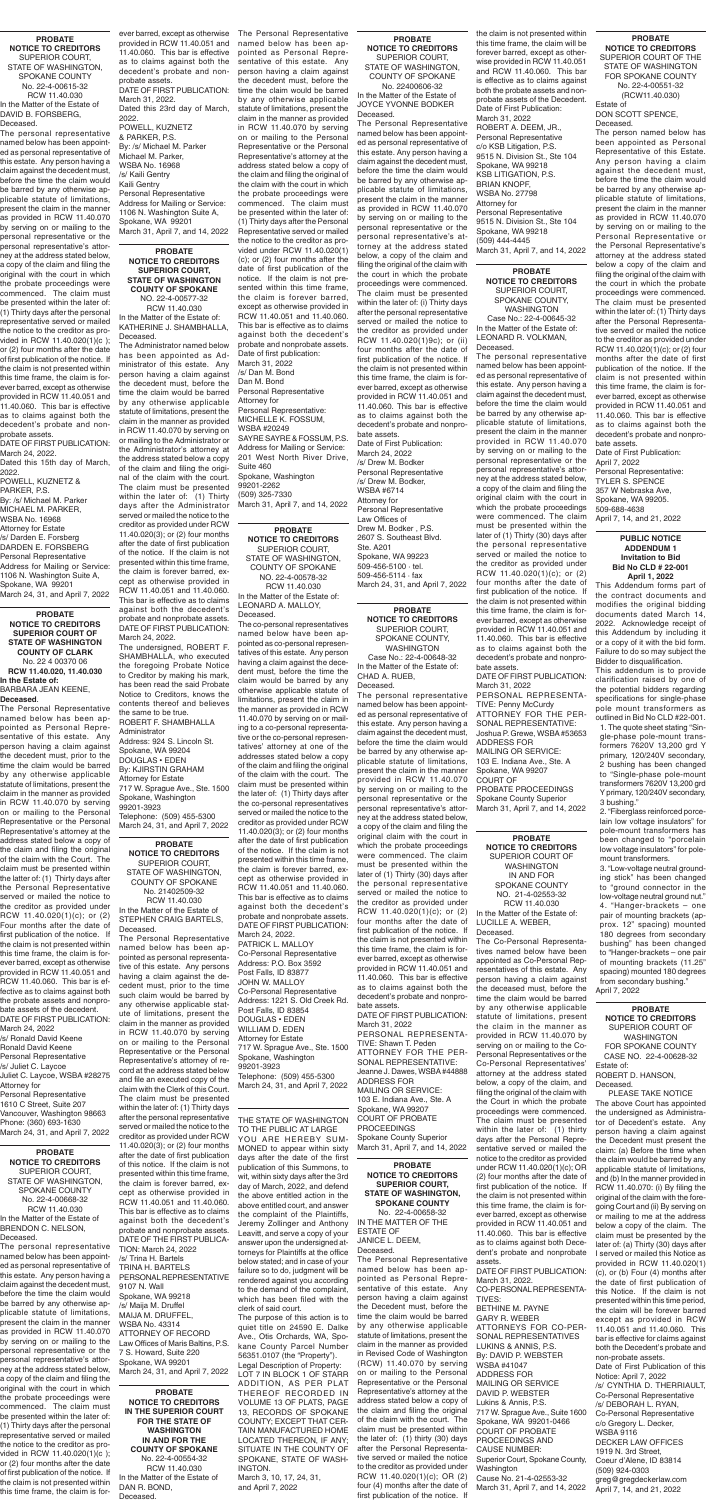**PROBATE NOTICE TO CREDITORS IN THE SUPERIOR COURT FOR THE STATE OF WASHINGTON IN AND FOR THE COUNTY OF SPOKANE** No. 22-4-006651-32 RCW 11.40.030 In the Matter of the Estate of **GENEVIEVE H. DEPAOLO**, Deceased. The Personal Representative

named below has been ap-

pointed as Personal Representative of this estate. Any person having a claim against the decedent must, before the time the claim would be barred by any otherwise applicable statute of limitations, present the claim in the manner as provided in RCW 11.40.070 by serving on or mailing to the Personal Representative or the Personal Representative's attorney at the address stated below a copy of the claim and filing the original of the claim with the court in which the probate proceedings were commenced. The claim must be presented within the later of: (1) Thirty days after the Personal Representative served or mailed the notice to the creditor as provided under RCW 11.40.020(1) (c); or (2) four months after the date of first publication of the notice. If the claim is not presented within this time frame, the claim is forever barred, except as otherwise provided in RCW 11.40.051 and 11.40.060. This bar is effective as to claims against both the decedent's probate and nonprobate assets. Date of first publication: April 7, 2022

/s/ Jane B. DePaolo Jane B. DePaolo Personal Representative Attorney for Personal Representative: **MICHELLE K. FOSSUM**, WSBA #20249 SAYRE SAYRE & FOSSUM, P.S. Address for Mailing or Service: 201 West North River Drive, Suite 460 Spokane, Washington 99201-2262 (509) 325-7330

April 7, 14, and 21, 2022

**SUMMONS BY PUBLICATION** SUPERIOR COURT, STATE OF WASHINGTON, COUNTY OF SPOKANE No. 22-2-00470-32 JESSIE J. GORDON AND KELLEY S. GORDON, husband and wife, Plaintiffs, v.

> RCW 11.40.010 In re the Estate of: JAMES R. MCCARTHY, **Deceased.**

EQUICREDIT MORTGAGE LOAN COMPANY, A Corporation, EQUICREDIT CORPORA-TION OF AMERICA, A Corporation, MORTGAGE ELECTRON-IC REGISTRATION SYSTEMS, INC., A Corporation, SN COM-MERCIAL, LLC An Alaska Limited Liability Company, WELLS FARGO FOOTHILL, INC., A Corporation, All Persons Claiming Any Legal or Equitable Right, Title, Estate, Lien, or Interest in) the Property Described in the Complaint Adverse to Plaintiff's Title, or Any Cloud on Plaintiff's Title Thereto and JOHN/JANE DOES 1 – 5 inclusive,

**Defendants** 

The State of Washington to the said EQUICREDIT MORTGAGE LOAN COMPANY, A Corporation, MORTGAGE ELECTRON-IC REGISTRATION SYSTEMS, INC., and all other persons or parties unknown claiming any right, title, estate, lien, or interest in the real estate described in the complaint herein, defendants:

You, and each of you, are hereby summoned to appear within sixty (60) days after the 7th day of April, 2022, and defend the above-entitled action in the above-entitled court and answer the complaint of the plaintiffs and serve a copy of your answer upon the undersigned attorneys for the plaintiff, at their office below stated; and in case of your failure so to do, judgment will be rendered against you according to the demands of the complaint in this action which has been filed with the clerk of said court.

The object of this action is to quiet title in plaintiff's successors to real estate in Spokane County, Washington, described as:

LOT 9, BLOCK 9, HILLSVIEW SECOND ADDITION, AS PER PLAT RECORDED IN VOL-UME 10 OF PLATS, PAGE 5, IN THE CITY OF SPOKANE, SPOKANE COUNTY, WASH-INGTON.

Spokane County Parcel #34041.0809

against the claim of the defendants and any of them. Eric R. Shumaker WSBA #22231 Attorney for Plaintiff 113 E. Baldwin Ave. Spokane, WA 99207 April 7, 14, 21, 28, May 5, and 12, 2022

**NOTICE TO CREDITORS** SUPERIOR COURT OF WASHINGTON COUNTY OF SPOKANE Case No. 22-4-00725-32

James P. Spurgetis has been appointed as Administrator of this estate. Any person having a claim against the decedent must, before the time the claim would be barred by any otherwise applicable statute of limitations, present the claim in the manner as provided in RCW 11.40.070 by serving on or mailing to the Administrator or the Administrator's attorney at the address stated below a copy of the claim and filing the original of the claim with the court in which the probate proceedings were commenced. The claim must be presented within the later of: (1) Thirty days after the Administrator served or mailed the notice to the creditor as provided under RCW 11.40.020(1)(c); or (2) four months after the date of first publication of the notice. If the claim is not presented within this time frame, the claim is forever barred, except as otherwise provided in RCW 11.40.051 and 11.40.060. This bar is effective as to claims against both the decedent's probate and nonprobate assets. Date of First Publication: April 7, 2022 Administrator: James P. Spurgetis Address for Mailing or Service: 422 W. Riverside Ave., Suite 620

Spokane, WA 99201-0308 Dated this 1st day of April 2022. /s/ James P. Spurgetis JAMES P. SPURGETIS, WSBA #7949 Administrator JAMES P. SPURGETIS, P.S. Attorney at Law 422 W. Riverside Ave., Suite. 620 Spokane, WA 99201 Telephone: (509) 444-5141 Facsimile: (509) 444-5143 April 7, 14, and 21, 2022

**PROBATE NOTICE TO CREDITORS IN THE SUPERIOR COURT FOR THE STATE OF WASHINGTON IN AND FOR THE COUNTY OF SPOKANE** No. 22-4-00478-32 RCW 11.40.030 In the Matter of the Estate of **DAVID W. WILLIAMS**,

### Deceased.

The Personal Representative named below has been appointed as Personal Representative of this estate. Any person having a claim against the decedent must, before the time the claim would be barred by any otherwise applicable statute of limitations, present the claim in the manner as provided in RCW 11.40.070 by serving on or mailing to the Personal Representative or the Personal Representative's attorney at the address stated below a copy of the claim and filing the original of the claim with the court in which the probate proceedings were commenced. The claim must be presented within the later of: (1) Thirty days after the Personal Representative served or mailed the notice to the creditor as provided under RCW 11.40.020(1) (c); or (2) four months after the date of first publication of the notice. If the claim is not presented within this time frame, the claim is forever barred, except as otherwise provided in RCW 11.40.051 and 11.40.060. This bar is effective as to claims against both the decedent's probate and nonprobate assets. Date of first publication: April 7, 2022 /s/ Heather McCaslin Heather McCaslin Personal Representative Attorney for Personal Representative: **MICHELLE K. FOSSUM**, WSBA #20249

SAYRE SAYRE & FOSSUM, P.S. Address for Mailing or Service: 201 West North River Drive, Suite 460 Spokane, Washington 99201-2262 (509) 325-7330 April 7, 14, and 21, 2022

**NOTICE TO CREDITORS** IN THE SUPERIOR COURT OF THE STATE OF WASHINGTON IN AND FOR THE COUNTY OF SPOKANE Case No.: 22-4-00747-32

RCW 11.40.030 In the Matter of the Estate of CYNTHIA L. PATTERSON Deceased.

**PROBATE NOTICE TO CREDITORS** SUPERIOR COURT OF WASHINGTON IN AND FOR SPOKANE COUNTY NO. 22-4-00661-32 RCW 11.40.030 In the Matter of the Estate of: NEIL A. FELGENHAUER, Deceased.

The Personal Representatives named below have been appointed as Co-Personal Representatives of this estate. Any person having a claim against the deceased must, before the time the claim would be barred by any otherwise applicable statute of limitations, present the claim in the manner as provided in RCW 11.40.070 by serving on or mailing to the Personal Representatives or the Personal Representatives' attorney at the address stated below, a copy of the claim, and filing the original of the claim with the Court in which the probate proceedings were commenced. The claim must be presented within the later of: (1) thirty days after the Personal Representative served or mailed the notice to the creditor as provided under RCW 11.40.020(1) (c); OR (2) four months after the date of first publication of the notice. If the claim is not presented within this time frame, the claim is forever barred, except as otherwise provided in RCW 11.40.051 and 11.40.060. This bar is effective as to claims against both Decedent's probate and nonprobate assets. DATE OF FIRST PUBLICATION: April 7, 2022. CO-PERSONAL REPRESENTATIVES:

**PROBATE NOTICE TO CREDITORS** SUPERIOR COURT, STATE OF WASHINGTON, COUNTY OF SPOKANE NO. 22-4-00754-32 RCW 11.40.030 In the Matter of the Estate of: NORMA FLETCHER, Deceased.

The personal representative named below has been appointed as personal representative of this estate. Any person having a claim against the decedent must,

**NOTICE TO CREDITORS** IN THE SUPERIOR COURT OF THE STATE OF WASHINGTON IN AND FOR THE COUNTY OF SPOKANE NO. 22400642-32 In the Matter of the Estate of: ROBERT K. HEDLUND, Deceased.

The Personal Representative named below has been appointed and has qualified to serve as the Personal Representative of this estate. Any person having a claim against the decedent must, before the time the claim would be barred by any otherwise applicable statute of limitations, present the claim in the manner as provided in R.C.W. 11.40.070 by serving on or mailing to the Personal Representative or to the Personal Representative's attorney at the addresses stated below a copy of the claim and filing the original of the claim with the court. The claim must be presented within the later of: (1) thirty (30) days after the Personal Representative served or mailed the notice to the creditor as provided under R.C.W. 11.40.020(1) c); or (2) four (4) months after the date of the first publication of the notice. If the claim is not presented within this time frame, the claim is forever barred, except as otherwise provided in R.C.W. 11.40.051 or R.C.W 11.40.060. This bar is effective as to claims against both the probate assets and non-probate assets of the

The person named below has been appointed and has qualified as Personal Representative of this estate. Any person having a claim against the decedent must, before the time the claim would be barred by any otherwise applicable statute of limitations, present the claim in the manner as provided in RCW 11.40.070 by serving on or mailing to the Personal Representative or the Personal Representative's Attorney at the address stated below, a copy of the claim and filing the original of the claim with the court in which the probate proceedings were commenced. The claim must be presented within the later of: (1) thirty days after the Personal Representative served or mailed the notice to the creditor as provided under RCW 11.40.020(1)(c); or (2) four months after the date of first publication of the notice. If the claim is not presented within this time frame, the claim is forever barred, except as otherwise provided in RCW 11.40.051 and 11.40.060. This bar is effective as to claims against both the decedent's probate and nonprobate assets. Date of first publication: April 7, 2022 Wendy K. Supanchick c/o Meagan M. Bennett 330 W Indiana Ave., Spokane, WA 99205 MEAGAN M. BENNETT, WSBA #54045 Attorney for Estate April 7, 14, and 21, 2022 **PROBATE NOTICE TO CREDITORS** SUPERIOR COURT,

decedent. /s/ Sara S. Hedlund Sara S. Hedlund, Personal Representative 3226 S. Division St. Spokane, WA 99203 JOHN K. WEIGAND, P.S. By: /s/ John K. Weigand John K. Weigand WSBA No. 17356 Attorney for the Estate 1403 S. Grand Blvd., Suite 203N Spokane, Washington 99203 (509) 838-1459 April 7, 14, and 21, 2022

**NOTICE TO CREDITORS** IN THE SUPERIOR COURT OF THE STATE OF WASHINGTON IN AND FOR THE COUNTY OF SPOKANE NO. 22-4-00641-32 In the Matter of the Estate of:

ANNE THRELFALL, Deceased.

The Personal Representative named below has been appointed and has qualified to serve as the Personal Representative of this estate. Any person having a claim against the decedent must, before the time the claim would be barred by any otherwise applicable statute of limitations, present the claim in the manner as provided in R.C.W. 11.40.070 by serving on or mailing to the Personal Representative or to the Personal Representative's attorney at the addresses stated below a copy of the claim and filing the original of the claim with the court. The claim must be presented within the later of: (1) thirty (30) days after the Personal Representative served or mailed the notice to the creditor as provided under R.C.W. 11.40.020(1) (c.); or (2) four (4) months after the date of the first publication of the notice. If the claim is not presented within this time frame, the claim is forever barred, except as otherwise provided in R.C.W. 11.40.051 or R.C.W 11.40.060. This bar is effective as to claims against both the probate assets and non-probate assets of the decedent.

/s/ Matthew J. Felgenhauer Matthew J. Felgenhauer,

Personal Representative 6213 S. Thor Ct. Spokane, WA 99223 JOHN K. WEIGAND, P.S. By: /s/ John K. Weigand John K. Weigand WSBA No. 17356 Attorney for the Estate 1403 S. Grand Blvd., Suite 203-N Spokane, Washington 99203 (509) 838-1459 April 7, 14, and 21, 2022

> **AMENDED PROBATE NOTICE TO CREDITORS** SUPERIOR COURT,

SPOKANE COUNTY, WASHINGTON Case No.: 22-4-00521-32 In the Matter of the Estate of: ELIZABETH M. BROADSWORD, Deceased.

The personal representative named below has been appointed as personal representative of this estate. Any person having a claim against the decedent must, before the time the claim would be barred by any otherwise applicable statute of limitations, present the claim in the manner provided in RCW 11.40.070 by serving on or mailing to the personal representative or the personal representative's attorney at the address stated below, a copy of the claim and filing the original claim with the court in which the probate proceedings were commenced. The claim must be presented within the later of (1) Thirty (30) days after the personal representative served or mailed the notice to the creditor as provided under RCW 11.40.020(1)(c); or (2) four months after the date of first publication of the notice. If the claim is not presented within this time frame, the claim is forever barred, except as otherwise provided in RCW 11.40.051 and 11.40.060. This bar is effective as to claims against both the

decedent's probate and nonprobate assets.

DATE OF FIRST PUBLICATION: April 7, 2022 PERSONAL REPRESENTA-

TIVE: Teresa A. Broadsword ATTORNEY FOR THE PER-SONAL REPRESENTATIVE: Joshua P. Grewe, WSBA #53653 ADDRESS FOR



message every day. It's a numerical puzzle designed to spell out your fortune. Count the letters in your first name. If the number of letters is 6 or more, subtract 4. If the number is less than 6, add 3. The result is your key number. Start at the upper left-hand corner and check one of your key numbers, left to right. Then read the message the letters under the checked figures give you.

STATE OF WASHINGTON, COUNTY OF SPOKANE NO. 22-4-00722-32 RCW 11.40.030 In the Matter of the Estate of: WAYNE O. ANDERSEN, Deceased.

The personal representative named below has been appointed as personal representative of this estate. Any person having a claim against the decedent must, before the time the claim would be barred by any otherwise applicable statute of limitations, present the claim in the manner as provided in RCW 11.40.070 by serving on or mailing to the personal representative or the personal representative's attorney at the address stated below a copy of the claim and filing the original of the claim with the court. The claim must be presented within the later of: (1) Thirty days after the personal representative served or mailed the notice to the creditor as provided under RCW 11.40.020(3); or (2) four months after the date of first publication of the notice. If the claim is not presented within this time frame, the claim is forever barred, except as otherwise provided in RCW 11.40.051 and 11.40.060. This bar is effective as to claims against both the decedent's probate and nonprobate assets. DATE OF FIRST PUBLICATION: April 7, 2022. DAVID ANDERSEN Personal Representative Address: 3850 N. Blalock Dr. Coeur D'Alene, ID 83815 DOUGLAS • EDEN By: DAVID ANDERSEN Attorney for Estate 717 W. Sprague Ave., Ste. 1500 Spokane, Washington 99201-3923 Telephone: (509) 455-5300 April 7, 14, and 21, 2022

#### **PROBATE NOTICE TO CREDITORS** SUPERIOR COURT, STATE OF WASHINGTON, COUNTY OF SPOKANE NO. 22-4-00723-32

RCW 11.40.030 In the Matter of the Estate of: SHIRLEY J. ANDERSEN, Deceased.

The personal representative named below has been appointed as personal representative of this estate. Any person having a claim against the decedent must, before the time the claim would be barred by any otherwise applicable statute of limitations, present the claim in the manner as provided in RCW 11.40.070 by serving on or mailing to the personal representative or the personal representative's attorney at the address stated below a copy of the claim and filing the original of the claim with the court. The claim must be presented within the later of: (1) Thirty days after the personal representative served or mailed the notice to the creditor as provided under RCW 11.40.020(3); or (2) four months after the date of first publication of the notice. If the claim is not presented within this time frame, the claim is forever barred, except as otherwise provided in RCW 11.40.051 and 11.40.060. This bar is effective as to claims against both the decedent's probate and nonprobate assets.

DATE OF FIRST PUBLICATION: April 7, 2022. DAVID ANDERSEN Personal Representative Address: 3850 N. Blalock Dr. Coeur D'Alene, ID 83815 DOUGLAS • EDEN By: DAVID ANDERSEN Attorney for Estate 717 W. Sprague Ave., Ste. 1500 Spokane, Washington 99201-3923 Telephone: (509) 455-5300

**NOTICE TO CREDITORS** IN THE SUPERIOR COURT OF THE STATE OF WASHINGTON IN AND FOR THE COUNTY OF SPOKANE Case No.: 22-4-00748-32 RCW 11.40.030 In the Matter of the Estate of: ALICE M. PETERSON, Deceased.

before the time the claim would TYLER N. FELGENHAUER be barred by any otherwise applicable statute of limitations, present the claim in the manner as provided in RCW 11.40.070 by serving on or mailing to the personal representative or the personal representative's attorney at the address stated below a copy of the claim and filing the original of the claim with the court. The claim must be presented within the later of: (1) Thirty days after the personal representative served or mailed the notice to the creditor as provided under RCW 11.40.020(3); or (2) four months after the date of first publication of the notice. If the claim is not presented within this time frame, the claim is forever barred, except as otherwise provided in RCW 11.40.051 and 11.40.060. This bar is effective as to claims against both the decedent's probate and nonprobate assets.

DATE OF FIRST PUBLICATION: April 7, 2022. BRENT T. STANYER Personal Representative Address: 717 W. Sprague Ave., Ste. 1500 Spokane, WA 99201 DOUGLAS • EDEN By: BRENT T. STANYER Attorney for Estate 717 W. Sprague Ave., Ste. 1500 Spokane, Washington 99201-3923 Telephone: (509) 455-5300 April 7, 14, and 21, 2022

GRANT P. FELGENHAUER ATTORNEYS FOR PERSONAL REPRESENTATIVE LUKINS & ANNIS, P.S. By: DAVID P. WEBSTER WSBA #41047 ADDRESS FOR MAILING OR SERVICE DAVID P. WEBSTER Lukins & Annis, P.S. 717 W. Sprague Ave., Suite 1600 Spokane, WA 99201-0466 COURT OF PROBATE PROCEEDINGS AND CAUSE NUMBER: Superior Court, Spokane County, Washington Cause No. 22-4-00661-32 April 7, 14, and 21, 2022

> April 7, 14, and 21, 2022 **NOTICE TO CREDITORS** IN THE SUPERIOR COURT OF THE STATE OF

The person named below has been appointed and has qualified as Personal Representative of this estate. Any person having a claim against the decedent must, before the time the claim would be barred by any otherwise applicable statute of limitations, present the claim in the manner as provided in RCW 11.40.070 by serving on or mailing to the Personal Representative or the Personal Representative's Attorney at the address stated below, a copy of the claim and filing the original of the claim with the court in which the probate proceedings were commenced. The claim must be presented within the later of: (1) thirty days after the Personal Representative served or mailed the notice to the creditor as provided under RCW 11.40.020(1)(c); or (2) four months after the date of first publication of the notice. If the claim is not presented within this time frame, the claim is forever barred, except as otherwise provided in RCW 11.40.051 and 11.40.060. This bar is effective as to claims against both the decedent's probate and nonprobate assets.

Date of first publication: April 7, 2022 Jennifer Haney, P.R. c/o Meagan M. Bennett 330 W Indiana Ave., Spokane, WA 99205 MEAGAN M. BENNETT, WSBA #54045, Attorney for Estate April 7, 14, and 21, 2022 MAILING OR SERVICE: 103 E. Indiana Ave., Ste. A Spokane, WA 99207 COURT OF PROBATE PROCEEDINGS Spokane County Superior April 7, 14, and 21, 2022

> WASHINGTON IN AND FOR THE COUNTY OF SPOKANE NO: 22-4-00687-32

In the Matter of the Estate of KATHRYN M. GOTTBREHT, Deceased.

NOTICE IS HEREBY GIVEN that MARC V. GOTTBREHT has been appointed and has qualified as Personal Representative of the Estate of the above-named Decedent. Any person having a claim against the Decedent must present the claim in the manner as provided in RCW 11.40.070 by serving or mailing to the Personal Representative or the Personal Representative's attorney of record at the address stated below a copy of the claim and must file the original copy of the claim with the Court. The claim must be presented within the later of (1) Thirty days after the Personal Representative served or mailed the notice to the creditor as provided under RCW 11.40.020(1)(c); or (2) four months after the date of first publication of the notice. If the claim is not presented within this timeframe, the claim is forever barred, except as otherwise provided in RCW 11.40.051 and 11.40.060. This bar is effective as to claims against both the Decedent's probate and nonprobate assets. DATE OF FILING COPY OF NOTICE OF CREDITORS: April 4, 2022 DATE OF FIRST PUBLICATION: April 7, 2022 DATED this 4th day of April, 2022. /s/ Marc V. Gottbreht MARC V. GOTTBREHT, Personal Representative Presented by: GONZAGA LAW SCHOOL CLINICAL LEGAL PROGRAMS /s/ Genevieve Mann Genevieve Mann, WSBA #34968 Attorney for Personal **Representative** Address for Mailing or Service: 721 North Cincinnati Street P.O. Box 3528 Spokane, Washington 99220-3528 April 7, 14, and 21, 2022